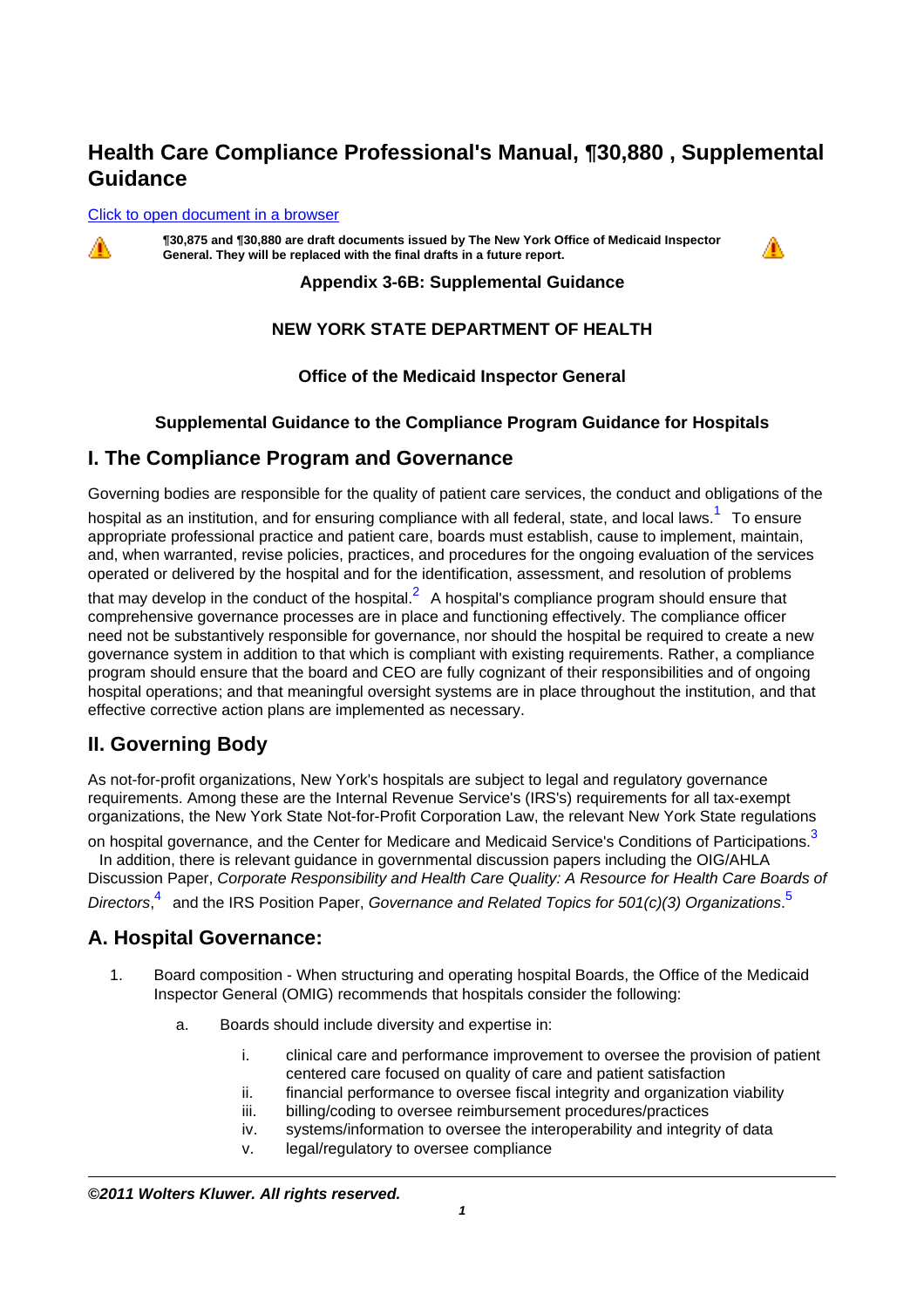- vi. business management to provide oversight/guidance in the area of governance
- b. To ensure diversity and expertise, boards should consider the following:
	- i. establish regional panels or committees to either serve on multiple hospital boards or to serve as adjunct resources for multiple hospitals in the region
	- ii.  $i$  include *ad hoc* members with particular areas of expertise as the need arises
	- iii. develop expertise by training board members in required areas
- 2. Adherence to required principles of governance<sup>6</sup> Different models of oversight may be appropriate for different types and sizes of hospitals. Boards should:
	- a. Ensure a balance between governance level oversight and day-to-day operations
	- b. Ensure that effective systems are in place to manage and improve operations
	- c. Determine the type and scope of information it is interested in receiving
		- i. Actively review reports from high-level management
		- ii. Strike a balance between receiving certain types of data and the need to protect confidential information to preserve privileged communications or records.
		- iii. In determining the type and scope of information it receives, the board should consider the following:
			- Findings of claim reviews and resulting actions
			- A summary and description of Compliance officer's non-compliance job responsibilities
			- An opinion from Compliance officer as to whether adequate time and resources are provided to perform the required compliance duties
			- Compliance Officer's identification of all areas in need of improvement or correction, impediments to compliance, and steps taken to effectuate change
			- Identification of risk areas and measures in place to address these areas
			- A summary of information maintained on the logs retained by the compliance officer
			- Frequency and effectiveness of hotline use
			- The number and percentage of individuals associated with the hospital who:

# Have completed a Code of Conduct or Code of Ethics **Certification** 

# Were required to be trained, and who have completed all required training, identifying the topics covered

- Actions taken in response to the screening and removal process regarding individuals associated with the hospital
- A description of the disclosure program
- Actions taken to identify quantify, and repay any overpayments to the medical assistance program relating to items or services furnished, ordered, or prescribed by excluded persons
- Summary of retaliation and intimidation, including the following:
	- # number and type of allegations of retaliation or intimidation
	- # number of verified allegations
	- # hospital responses to the verified allegations
	- # current employment status of such staff
- d. Create benchmarks to establish expectations and measure performance
	- i. Progress regarding benchmarks previously identified, and identification of additional suggested benchmarks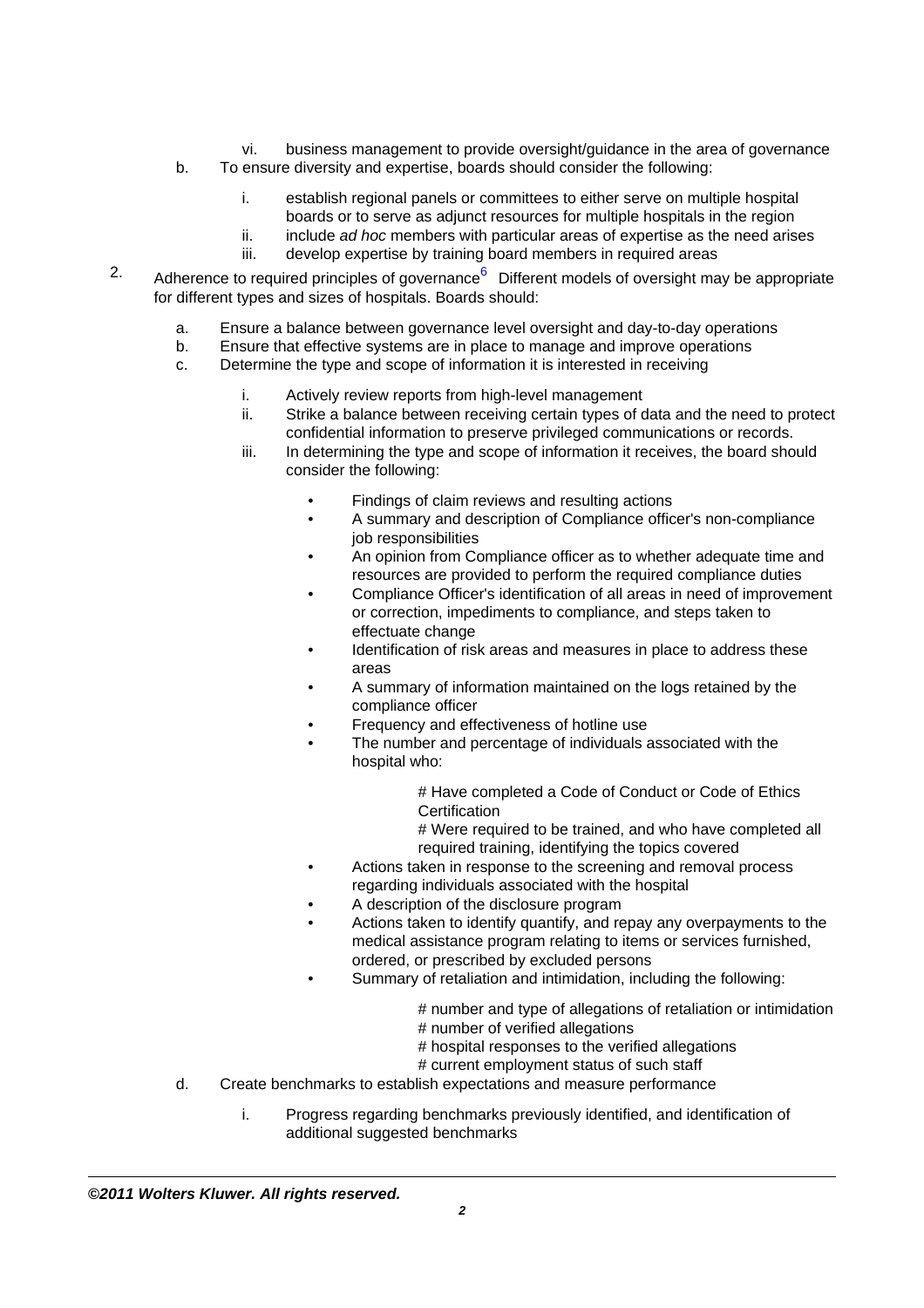- ii. A summary of quality of care issues, plans to address deficiencies, and achievement status of benchmarks
- e. Consider principles of Sarbanes-Oxley
- f. Adhere to the principles in the federal sentencing guidelines
- 3. Board Compliance Obligations
	- a. Acknowledge its role in and support of compliance program
	- b. Ensure new members and all members receive training on compliance program duties on a recurring basis
	- c. Emphasize the importance of employee participation and training
	- d. Receive sufficient information to evaluate compliance and effectiveness of compliance  $porogram<sup>7</sup>$
	- e. Ensure a system exists to implement procedures, policies, and systems to effect appropriate handling of identified compliance problems and reduce the potential for recurrence
	- f. Meet with compliance officer at least quarterly (may be accomplished through an appropriate subcommittee) and at least once per year in a prescheduled executive session
- 4. Oversight of fiscal integrity
	- a. Take appropriate measures to ensure sufficient capitalization to provide for quality functioning of the hospital
	- b. Determine executive compensation through proper procedures<sup>8</sup>
	- c. Maintain internal controls to ensure financial system integrity
	- d. Ensure hospital is able to and does promptly repay overpayments or penalties to the Medicaid program
- 5. Conflict of interest: Boards
	- a. Require all board members to disclose potential conflicts of interest through a written disclosure form upon joining the board, annually, and as they arise: disclosure should be shared with board members and with the board's audit and compliance committee
	- b. Maintain written requirements addressing potential conflicts of interest relevant to each hospital committee and each board committee
	- c. Ensure that systems exist that minimize/manage conflicts of interest
		- i. A potentially conflicted board member is prudently uninvolved in any vote and does not attempt to influence the outcome of the board's consideration
		- ii. Should the board consider establishing a relationship with an entity in which a board member has a conflict of interest, the board may obtain an independent evaluation of factors involved in the board's decision and obtain an independent entity to assess the fair market value of the transaction and the consistency of the transaction with governing laws, including laws governing charitable institutions
		- iii. The board may also establish a competitive bidding process without involvement of the conflicted board member.
- $6.$  Oversight of quality of patient care services<sup>9</sup>

Boards ensure the quality of patient care services by:

- a. Ensuring compliance with all federal, state, and local laws
- b. Establishing, causing to implement, maintaining, and revising policies, practices and procedures for evaluating services operated or delivered and for the assessment, identification, and resolution of problems that may develop in the conduct of the hospital<sup>10</sup>
- c. Taking sufficient action to ensure patient care practices and standards exist and that appropriate medical staff criteria are in place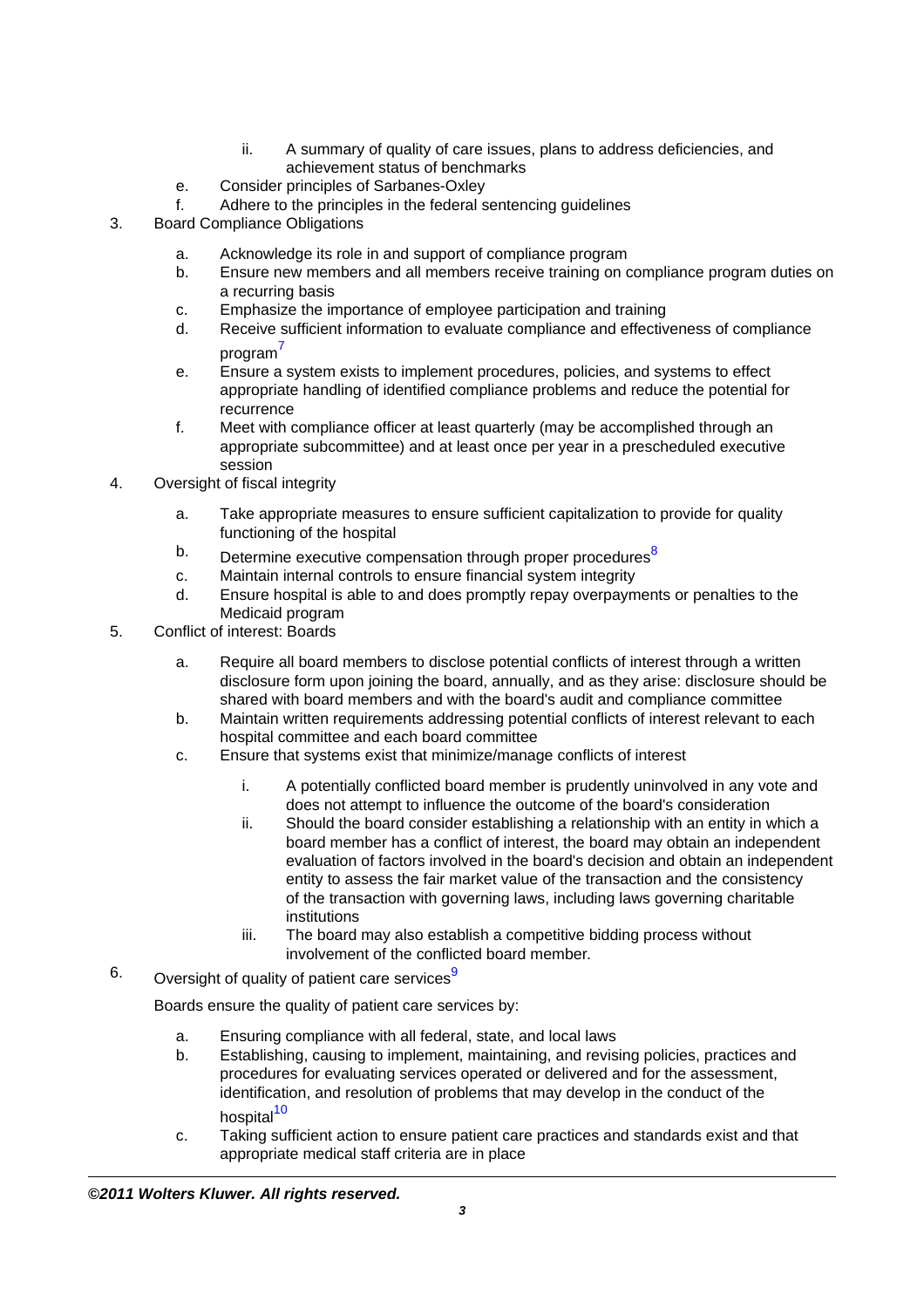7. Contracts: Ensuring that contractors comply with applicable codes, rules and regulations and provide services in a safe and effective manner $^{11}$ 

The following charts outline the basic governance requirements for New York hospitals. These charts highlight the most significant elements in this area but do not set forth the regulatory requirements in their entirety.

| <b>Element</b>                                                                                                                                                                                            | <b>State Requirements</b>                         | <b>Federal Requirements</b>                                                                                         |
|-----------------------------------------------------------------------------------------------------------------------------------------------------------------------------------------------------------|---------------------------------------------------|---------------------------------------------------------------------------------------------------------------------|
| Governing body, generally                                                                                                                                                                                 | 10 NYCRR § 405.2                                  | 42 CFR § 482.12                                                                                                     |
| Governing body legally responsible for directing<br>hospital operations.                                                                                                                                  | 10 NYCRR § 405.2(b)<br>(1)                        |                                                                                                                     |
| Governing body establishes and causes to be<br>implemented necessary policies and procedures.(2)                                                                                                          | 10 NYCRR § 405.2(b)                               |                                                                                                                     |
| Governing body appoints CEO who manages<br>hospital.                                                                                                                                                      | 10 NYCRR § 405.2(d)                               | 42 CFR § 482.12(b)                                                                                                  |
| <b>Training of board members</b>                                                                                                                                                                          | 10 NYCRR § 405.2(b)<br>(3)                        |                                                                                                                     |
| Orientation and continuing education programs<br>should address topics including patient rights<br>and quality assurance program.                                                                         | 10 NYCRR § 405.2(b)<br>(3)                        |                                                                                                                     |
| Board oversight, generally                                                                                                                                                                                | 10 NYCRR § 405.2(c)<br>(2)                        |                                                                                                                     |
| Board shall take actions to monitor andrestore<br>compliance when hospital compliance<br>deficiencies are identified, including monitoring<br>of all plans of correction.                                 | 10 NYCRR § 405.2(c)<br>(2)                        |                                                                                                                     |
| CEO shall be responsible for development and<br>implementation of all plans to correct operational<br>deficiencies identified by regulatory agencies<br>and report to the governing body.                 | 10 NYCRR § 405.3(a)                               |                                                                                                                     |
| <b>Board oversight, finances</b>                                                                                                                                                                          | 10 NYCRR § 405.3(f)(3) 42 CFR § 482.12(d)<br>(ii) |                                                                                                                     |
| The governing board shall not delegate<br>independent control of a hospital books and<br>records.                                                                                                         | 10 NYCRR § 405.3(f)(3)<br>(ii)                    |                                                                                                                     |
| The institution must have an overall institutional 10 NYCRR $\S$ 405.3(f)(3) 42 CFR $\S$ 482.12(d)<br>plan that includes an appropriate budget.                                                           | (i)                                               |                                                                                                                     |
| Executive compensation shall be reasonable<br>and fixed pursuant to Internal Revenue Service<br>requirements. Hospitals are strongly encouraged<br>to rely on the IRS's "rebuttable presumption<br>test." | NY NOT-FOR-PROFIT<br>CORP. LAW $\S$ 515           | IRC § 4958; http://<br>www.irs.gov/<br>charities/charitable/<br>article/0,,id=173697,00.html;<br>26 CFR § 53.4958-6 |
| <b>Physical plant</b>                                                                                                                                                                                     | 10 NYCRR § 405.2(g)                               | 42 CFR § 482.41                                                                                                     |
| Board is responsible for providing an appropriate 10 NYCRR § 405.2(g)<br>physical plant.                                                                                                                  |                                                   | 42 CFR § 482.41                                                                                                     |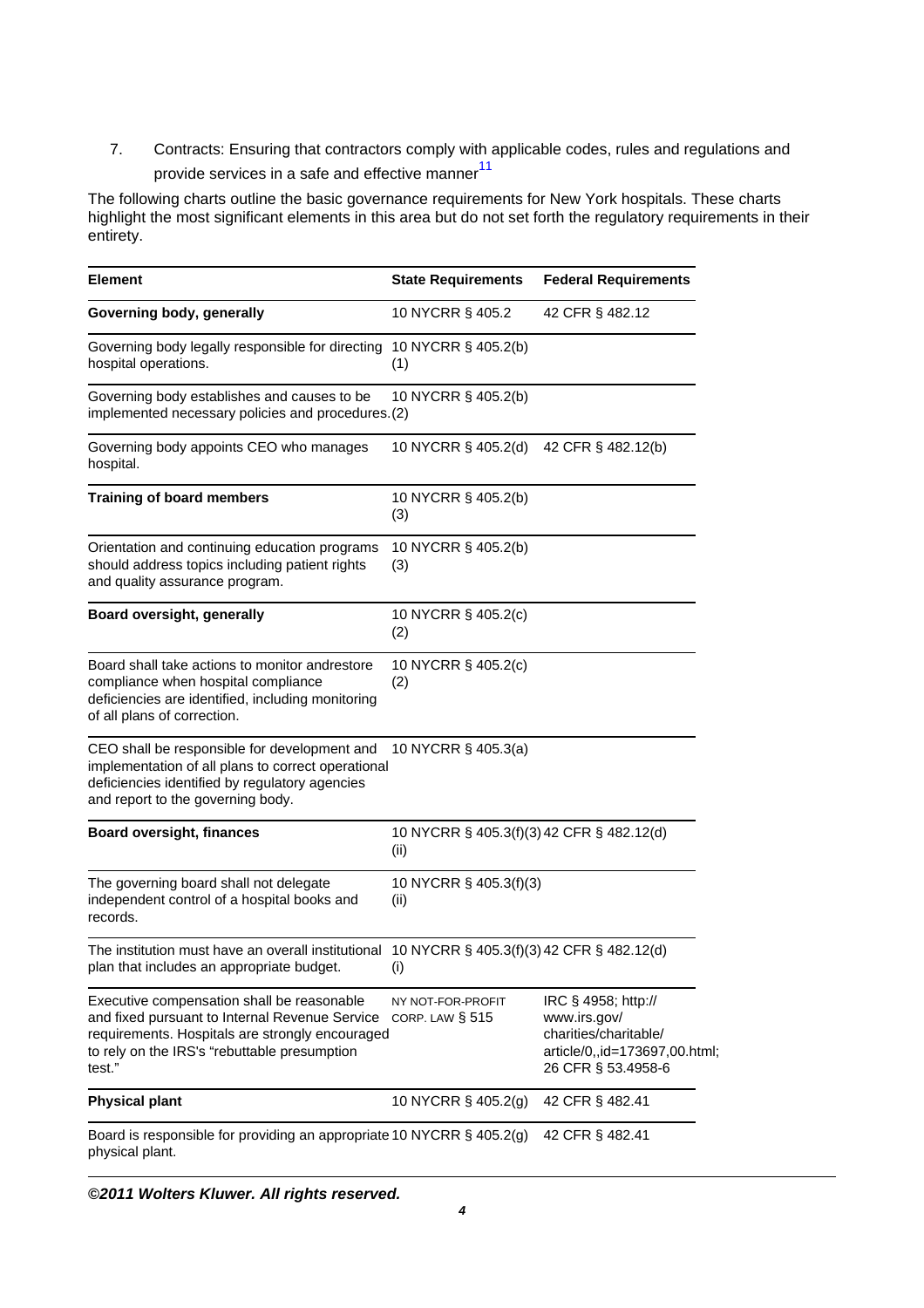| <b>Contracts</b>                                                                                                                                                | 10 NYCRR § 405.2(h)        | 42 CFR § 482.12(e)    |
|-----------------------------------------------------------------------------------------------------------------------------------------------------------------|----------------------------|-----------------------|
| Board shall ensure that a contractor of<br>services furnishes services that permit hospital<br>compliance with all applicable codes, rules, and<br>regulations. | 10 NYCRR § 405.2(h)        | 42 CFR § 482.12(e)    |
| Board shall ensure that all contracted services<br>are safe and effective.                                                                                      | 10 NYCRR § 405.2(h)<br>(1) | 42 CFR § 482.12(e)(1) |
| Hospital shall maintain a list of all contracted<br>services, including scope and nature of services (2)<br>provided.                                           | 10 NYCRR § 405.2(h)        | 42 CFR § 482.12(e)(2) |

### **III. Governance and quality**

Specific requirements concerning the board's role in quality are outlined below. The quality portion of this Guidance discusses the New York State quality requirements, particularly the QA program, in greater detail.

| <b>Element</b>                                                                                                                                                                                 | <b>State Requirements</b>  | <b>Federal Requirements</b> |
|------------------------------------------------------------------------------------------------------------------------------------------------------------------------------------------------|----------------------------|-----------------------------|
| Board oversight, quality of care                                                                                                                                                               | 10 NYCRR § 405.2(f)        |                             |
| Board ensures that all patients receive care that 10 NYCRR $\S$ 405.2(f)(1) 42 CFR $\S$ 482.12(c)<br>meets generally acceptable standards.                                                     |                            |                             |
| Board ensures that hospitals conducting human 10 NYCRR $\S$ 405.2(f)(6)<br>research shall adopt and implement appropriate<br>polices and procedures for the protection of<br>human subjects.   |                            |                             |
| Board ensures that hospitals have sufficient<br>personnel to meet patient care needs at all<br>times.                                                                                          | 10 NYCRR § 405.2(f)(7)     |                             |
| The governing body establishes a coordinated<br>program to review all hospital services for the<br>purpose of enhancing quality of patient care and<br>identifying and preventing malpractice. | 10 NYCRR § 405.2(b)<br>(6) |                             |
| Board oversight, medical staff                                                                                                                                                                 | 10 NYCRR § 405.2(e)        | 42 CFR § 482.12(a)          |
| Board shall have oversight of medical staff in a<br>range of operational areas, specified in the text<br>of the regulation.                                                                    | 10 NYCRR § 405.2(e)        | 42 CFR § 482.12(a)          |
| (See the portion of this Guidance discussing<br>credentialing for additional discussion of these<br>requirements.)                                                                             |                            |                             |

# **QUALITY**

#### **I. The Compliance Program and Quality**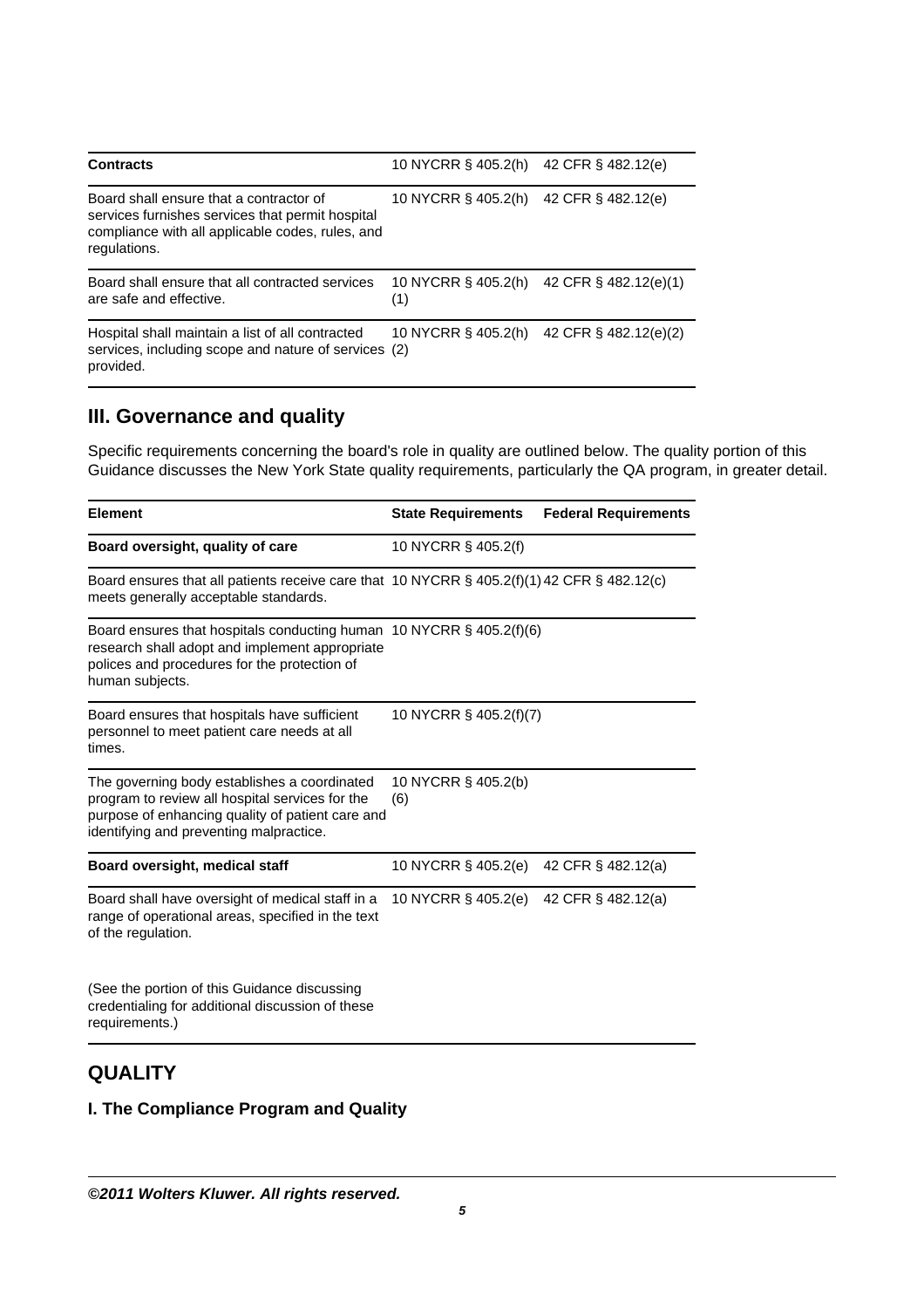The medical assistance program requires providers to meet professionally recognized standards in delivering

care, supplies, and services to medical assistance program recipients.<sup>12</sup> As such, quality of care standards are inextricable from billing and payment compliance issues in the medical assistance program. The Office of the Medicaid Inspector General (OMIG) believes a strong correlation exists between efforts devoted to quality and an organization's commitment to compliance, and that hospitals would benefit from an integration of compliance and quality assurance functions.

A hospital's compliance program should ensure that quality processes are in place and functioning effectively. The compliance officer need not have substantive responsibility for quality or patient-care decision-making. Quality and clinical experts are more appropriate substantive leaders. Nor should the hospital be required to create a new quality system in addition to that which is compliant with existing requirements. Rather, the compliance program should ensure that the necessary quality assurance (QA) system and related functions proceed effectively, that quality-related data is collected and reported as required, and that the facility engages in continuous, proactive quality improvement processes to address gaps in the current system or other areas for improvement.

As with all elements of a compliance program, hospitals may try various approaches to integrate quality and compliance in their efforts to obtain effective results for their organizations. At a minimum, hospitals should ensure purposeful and regular communication between their QA systems and the compliance officer. Quality assurance incident reporting and other performance measures should be shared with the compliance officer. Consideration should be given to compliance officer presence at quality assurance committee meetings to focus the committee on quality-related compliance issues and underscore the importance of the inter-play between compliance and quality. Regardless of the organizational structure and approach, a hospital must assure appropriate quality of patient care and should consider the following general quality-related issues as part of an effective compliance program:

# **A. Access to Care**

- 1. Provide care for patients and treat patients equally regardless of the type of insurance coverage
- 2. Disability-related issues: Hospitals provide reasonable accommodations and modifications for patients with disabilities<sup>13</sup>
- 3. Emergency room care: Except when appropriately on diversion status, hospitals assure that all persons arriving at the emergency department are promptly seen for emergent needs and protocols exist and are known by staff for assessment, stabilization, and transfer of patients to previously designated hospitals who have needs for specialized equipment, staff, or services not present in the hospital<sup>14</sup>
- 4. Operating room assignment and scheduling: Hospitals assess and plan for availability of operating rooms for emergent care needs

## **B. Hospitals meet recognized standards of patient care**

- 1. Establish treatment guidelines for common conditions to ensure consistent care
- 2. Consider protocols for new services and highly specialized services requiring special attention and periodic external expert review and monitoring
- 3. Establish appropriate internal controls that safeguard patient safety and new program services

## **C. Preventing and addressing deficiencies: Hospitals should:**

- 1. Establish measures to ensure that patients do not receive medically unnecessary care, services or supplies
- 2. Self-assess to identify deficiencies in patient care
- 3. Respond to identified problems including findings in surveys conducted by New York State Department of Health (NYSDOH) including prohibiting or withdrawing billing for substandard or medically unnecessary care, services, or supplies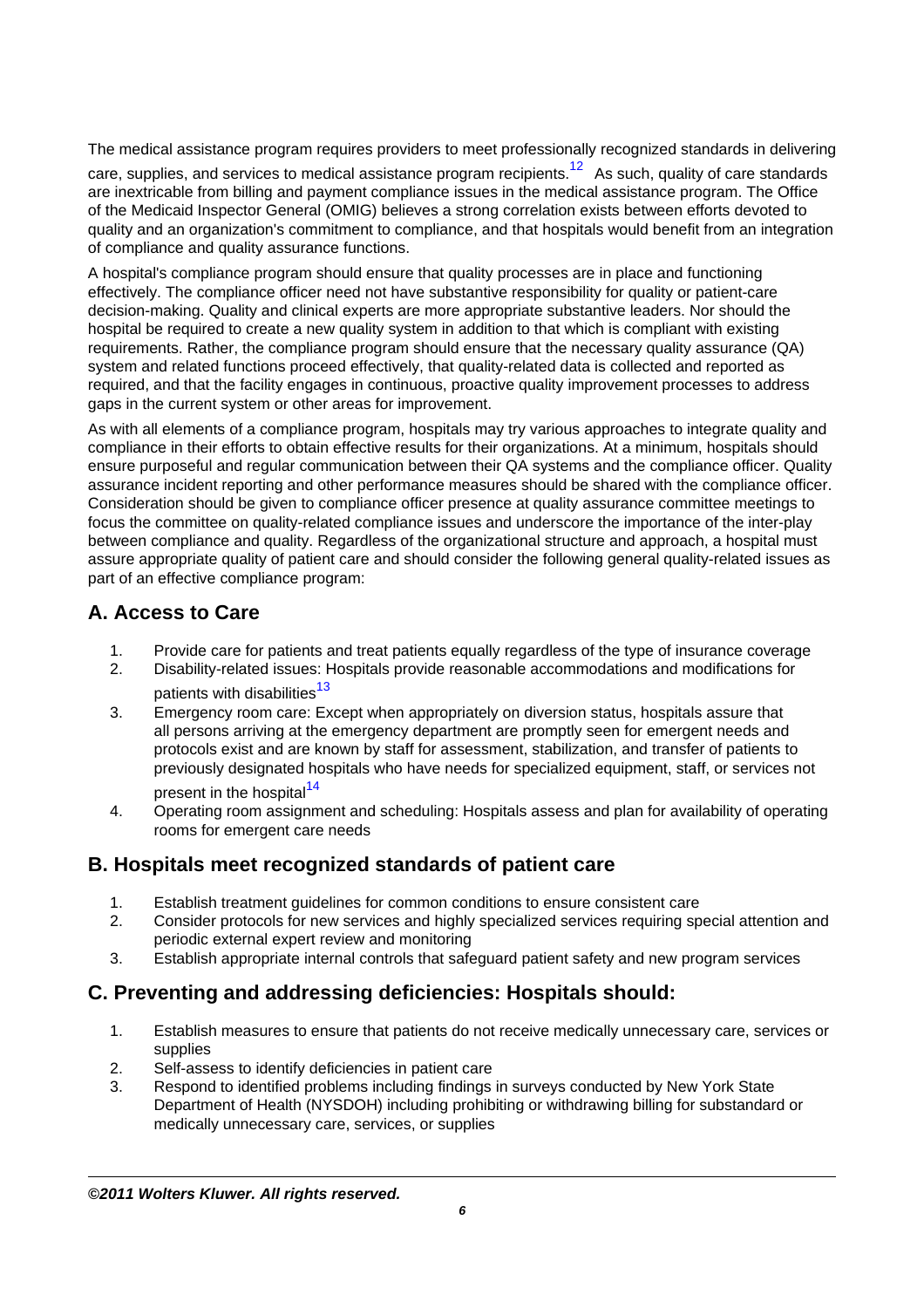4. Routinely monitor orders for off-label prescription and devices as a potential quality indicator of inappropriate physician prescribing

# **D. Patient Rights**

- 1. Communication with patients: Hospitals ensure:
	- a. Staff explains information to patients using words and concepts that patients understand
	- b. Appropriate informed consent has been properly obtained<sup>15</sup>
	- c. Protocols exist to assess patient capacity
	- d. Guardianship orders are obtained upon admission
	- e. Hospitals identify, obtain, retain, and follow directions contained in health care proxies and do not resuscitate orders (DNRs) Appropriate translation services are available for

patients who are deaf or who have limited English proficiency.<sup>16</sup> All hospital documents are available in each foreign language represented by at least 1% of the community served by the hospital.

- f. Patient privacy requirements are codified in policy and procedure, which staff adhere to, and systems exist to detect, deter, and respond to breaches
- 2. Dietary and nutritional issues: Patients are delivered and receive nutrition appropriate to their medical needs and other requirements
- 3. Ensure the physical security of patients
- 4. Permit adequate visitation so long as it does not compromise the physical or emotional well-being of patients
- 5. Prohibit retaliation against patients
- 6. Medical research
	- a. Is restricted within ethical and legal requirements
	- b. Appropriate protocols and internal controls are in place
	- $c.$  Informed consent has been obtained<sup>17</sup>

## **E. Staffing Issues (for employed and non-employed individuals):**

- 1. Staff caring for the same patient timely and adequately share patient information
- 2. Use of contractors does not violate Stark, self-referral, kickback, or other laws
- 3. Staff perform work within scope of licensure, ability, and experience
- 4. Staff are accountable for providing high-quality care
- 5. A sufficient number of qualified staff is available to care for patient needs
- 6. Staff are trained to proficiency and tested as needed

## **F. Conflicts of Interest**

- 1. Implement appropriate safeguards for medical staff relations with drug companies and medical industry
- 2. Develop a process to identify and manage existing and potential conflicts
- 3. Manage individuals/monitor involvement of pharmaceutical and therapeutics (P&T) committee members/entities who have financial relationships with drug companies and the medical device industry
	- a. Exclude members or entities with conflicts from any vote or opportunity to inappropriately influence decisions
	- b. Seek external expert opinions/guidance as necessary

## **G. Facilities Issues**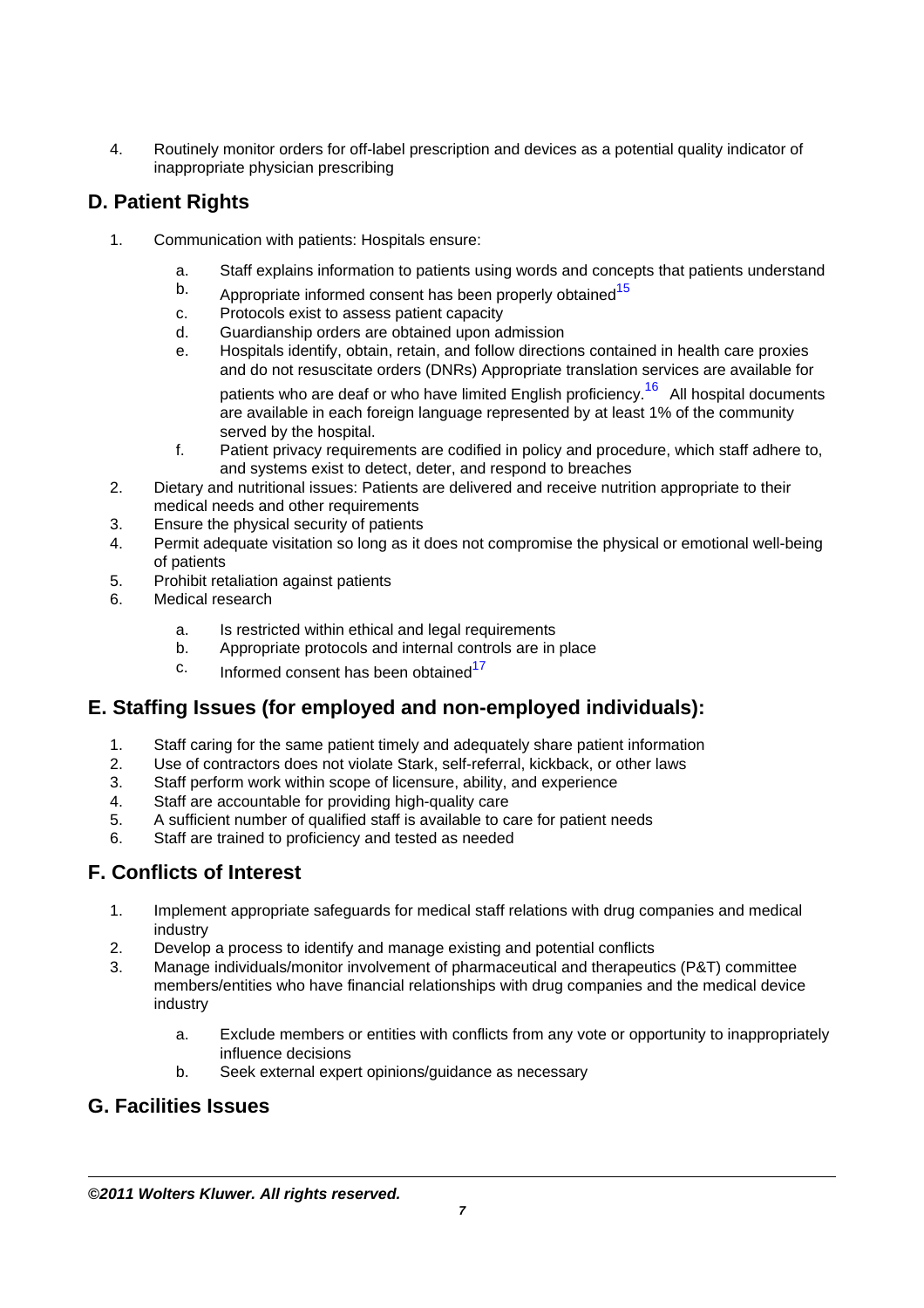- 1. Physical plant Hospitals maintain physical facilities in working order and with sufficient cleanliness as required by law, regulation, and code
- 2. Internal controls/Inventory control: Hospitals maintain sufficient inventory procedure and practice to meet patient needs
- 3. Equipment: Owned or rented equipment is inspected for function and safety standards and undergoes timely maintenance and replacement

### **II. Quality Assurance Processes**

New York hospitals are required to engage in certain quality assurance and performance improvement operations pursuant to state regulations and the Medicare Conditions of Participation (COPs). Specifically, the hospital is expected to have its own QA process, as summarized below.

| Element <sup>18</sup> <sup>19</sup>                                                                                                                                                                                                                                                                                                                                                     | <b>State Requirements</b>            | <b>Federal Requirements</b> |
|-----------------------------------------------------------------------------------------------------------------------------------------------------------------------------------------------------------------------------------------------------------------------------------------------------------------------------------------------------------------------------------------|--------------------------------------|-----------------------------|
| <b>Quality Assurance Program; Quality</b><br><b>Assessment and Performance Improvement</b>                                                                                                                                                                                                                                                                                              | 10 NYCRR § 405.6                     | 42 CFR § 482.21             |
| Governing body establishes and oversees QA<br>program, which includes malpractice prevention;<br>identification of problems concerning patient<br>care; implementation of actions necessary to<br>correct problems; and documentation of all<br>relevant measures. At least one member of the<br>quality assurance committee shall be a member<br>of the governing body of thehospital. | 10 NYCRR § 405.6(a)                  | 42 CFR § 482.21(e)          |
| QA committee reviews care provided by<br>all healthcare practitioners employed by or<br>associated with the hospital. QA review includes<br>maintenance and collection of negative health<br>care outcomes data.                                                                                                                                                                        | 10 NYCRR § 405.6(b)<br>$(1)-(6)$     | 42 CFR § 482.21(b)-(c)      |
| Hospital must conduct performance<br>improvement projects                                                                                                                                                                                                                                                                                                                               |                                      | 42 CFR § 482.21(d)          |
| QA committee oversees and coordinates staff<br>privileging review procedure                                                                                                                                                                                                                                                                                                             | 10 NYCRR § 405.6(b)<br>$(7)(i)-(vi)$ | 42 CFR § 482.22             |
| QA committee oversees and coordinates<br>educational programs including patient safety,<br>patient rights, injury prevention, and related<br>topics.                                                                                                                                                                                                                                    | 10 NYCRR § 405.6(b)<br>(7)(viii)     |                             |
| QA committee oversees and coordinates<br>continuing education programs in areas of<br>specialty.                                                                                                                                                                                                                                                                                        | 10 NYCRR § 405.6(b)<br>(7)(ix)       |                             |

18 The charts in this document highlight the most significant elements in this area but do not set forth the entire set of regulatory requirements.

19 Hospitals are also subject to regulatory requirements articulating the role their governing boards play in quality of care. The governance portion of this Guidance summarizes those obligations.

### **III. Infection control**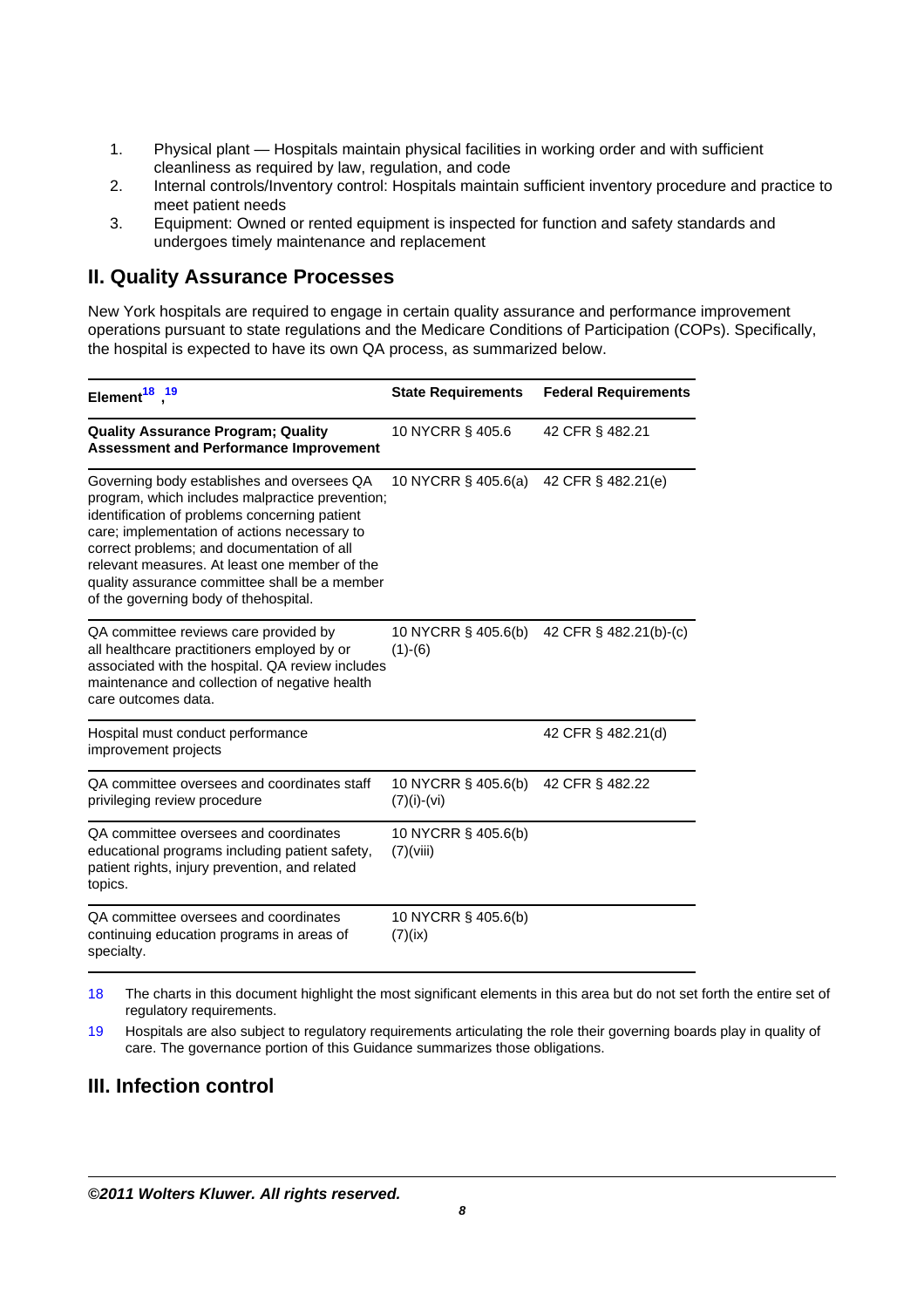In addition to the QA functions and oversight, hospitals must establish certain infection control processes. These infection control requirements, summarized below, also overlap with data reporting requirements, as summarized separately in this Guidance.

| Element                                                                                                                                                                           | <b>State Requirements</b>                 | <b>Federal Requirements</b> |
|-----------------------------------------------------------------------------------------------------------------------------------------------------------------------------------|-------------------------------------------|-----------------------------|
| <b>Infection Control</b>                                                                                                                                                          | 10 NYCRR § 405.11                         | 42 CFR § 482.42             |
| The hospital provides a sanitary<br>environment and establishes an<br>effective infection control program.                                                                        | 10 NYCRR § 405.11                         | 42 CFR § 482.42             |
| The hospital designates an infection<br>control professional who is responsible<br>for the hospital-wide program.                                                                 | 10 NYCRR § 405.11(a)                      | 42 CFR § 482.42(a)          |
| The hospital-wide program includes<br>processes to reduce the risk of<br>infections and communicable diseases<br>in patients and hospital personnel.                              | 10 NYCRR § 405.11(b)                      | 42 CFR § 482.42(a)(1)       |
| There shall be written policies and<br>procedures for identifying, reporting,<br>and investigating infections and<br>communicable diseases of patients<br>and hospital personnel. | 10 NYCRR § 405.11(c)                      | 42 CFR § 482.42(a)(2)       |
| The hospital-wide infection control<br>program shall be integrated with the<br>hospital's quality assurance program.                                                              | 10 NYCRR § 405.6; 10<br>NYCRR § 405.11(d) | 42 CFR § 482.42(b)(1)       |
| The hospital requires compliance with 10 NYCRR $\S$ 405.11(e)<br>written requirements for orientation<br>and ongoing education.                                                   |                                           |                             |
| The hospital implements acceptable<br>corrective action plans related to<br>infection control as necessary.                                                                       | 10 NYCRR § 405.11(f)                      | 42 CFR § 482.42(b)(2)       |

# **IV. Patients' rights**

Hospitals are responsible for ensuring that patients' rights are protected. Relevant regulatory requirements are summarized below.

| <b>Element</b>                                                                                                                                                                                                        | <b>State Requirements</b>                        | <b>Federal Requirements</b> |
|-----------------------------------------------------------------------------------------------------------------------------------------------------------------------------------------------------------------------|--------------------------------------------------|-----------------------------|
| <b>Patients' Rights</b>                                                                                                                                                                                               | 10 NYCRR § 405.7                                 | 42 CFR § 482.13             |
| Hospital ensures that all patients<br>are afforded their rights; hospitals<br>shall provide patients with a copy of<br>these rights and provide assistance to<br>patients to understand and exercise<br>these rights. | 10 NYCRR § 405.7                                 | 42 CFR § 482.13(a)(1), (b)  |
| Communication with patients.                                                                                                                                                                                          | 10 NYCRR § 405.7(a)(1)-(6) 42 CFR § 482.13(a)(2) |                             |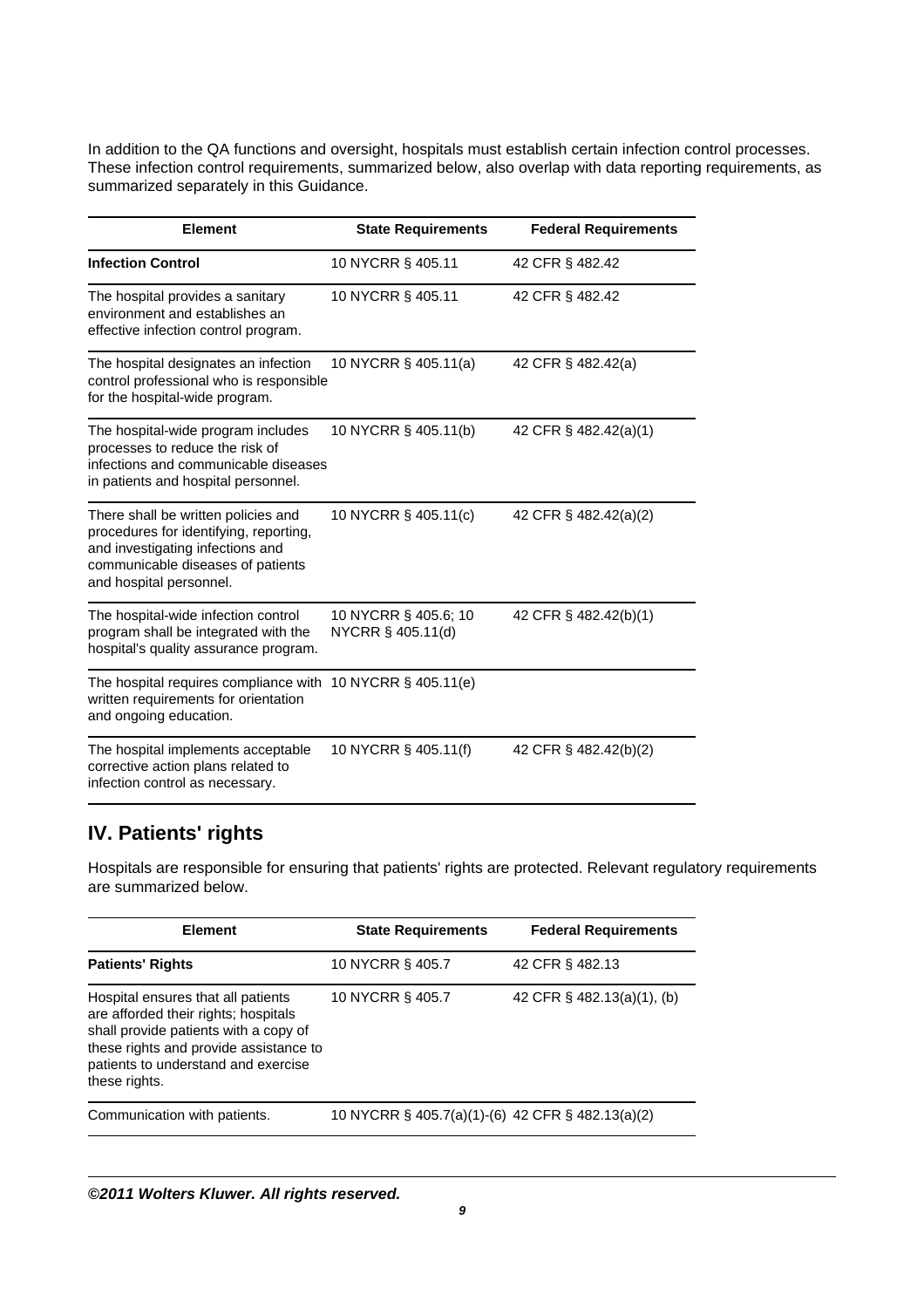| Language Assistance program/<br>Coordinator.                    | 10 NYCRR § 405.7(a)(7)           |                                             |
|-----------------------------------------------------------------|----------------------------------|---------------------------------------------|
| Disability rights; language rights.                             | 10 NYCRR § 405.7(b)(1)           |                                             |
| Nondiscrimination                                               | 10 NYCRR § 405.7(b)(2)           |                                             |
| Limited use of physical restraints.                             | 10 NYCRR § 405.7(b)(5)           | 42 CFR § 482.13(e), (f), (g)                |
| Refusal of treatment.                                           | 10 NYCRR § 405.7(b)(10)          | 42 CFR § 482.13(b)(2)                       |
| Privacy and confidentiality rights.                             | 10 NYCRR § 405.7(b)(12),<br>(13) | 42 CFR § 482.13(d); 45 CFR<br>pts. 160, 164 |
| Discharge planning.                                             | 10 NYCRR § 405.7(b)(15),<br>(16) |                                             |
| Refusal to participate in research or<br>human experimentation. | 10 NYCRR § 405.7(b)(18)          |                                             |
| System for patient complaints.                                  | 10 NYCRR § 405.7(b)(22)          | 42 CFR § 482.13(a)(2)                       |
| Necessary supportive services for<br>special needs              | 10 NYCRR § 405.7(b)(25)          |                                             |
| Patient's Bill of Rights.                                       | 10 NYCRR § 405.7(c)              |                                             |

# **MANDATORY REPORTING OF ADVERSE INCIDENTS**

#### **I. The compliance Program and Adverse Incident Reporting**

A hospital's compliance program should ensure that any mandated adverse incident reporting processes, summarized below, are in place and functioning effectively. The compliance officer need not be substantively responsible for incident reporting, nor should the hospital be required to create a new adverse incident reporting system in addition to what is compliant with existing requirements. Rather, the compliance program should ensure that systems exist to facilitate effective reporting.

Mandatory reporting requirements include reports to the following:

- NYSDOH NYPORTS $^{20}$  for certain types of events within hospitals
- FDA for problems with FDA-approved devices.
- Elder abuse
- Child abuse
- State and Local Authorities for domestic violence, assaults, and other crimes
- National Practitioners Data Bank and/or state licensing board for malpractice and other events

The Office of the Medicaid Inspector General (OMIG) is aware that frequent discrepancies exist between reporting by hospitals and the actual number of occurrences that should be reported. Hospitals with excellent quality of patient care may file a greater number of mandatory reports than hospitals with poor quality of care as a result of effective systems in place to identify and investigate these incidents and more effective performance of the mandatory reporting functions. Hospitals implementing compliance systems that have not historically focused on quality of care may notice a sharp increase in mandatory reports. In such instances, spikes in mandatory reporting may be a sign of a hospital's greater attention to improvement in quality of care. Hospitals are encouraged to share best compliance and reporting practices with one another and to collaborate on appropriate solutions.

## **II. Adverse Incident Reporting Requirements in New York**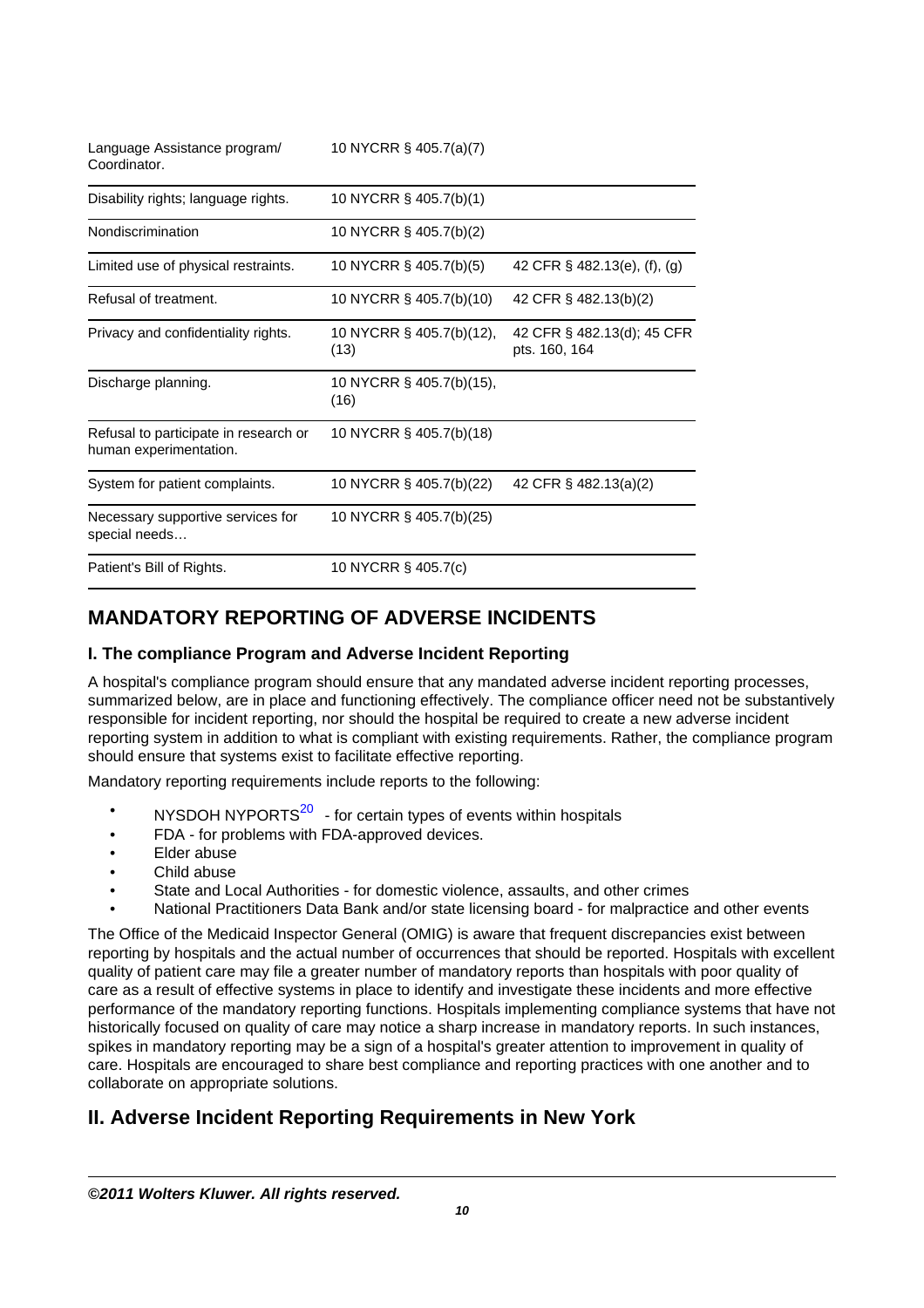New York State has a mandatory incident reporting requirement, as outlined in New York Public Health Law § 2805-l and § 2819, and 10 NYCRR Article 405.8. Moreover, the New York Patient Occurrence Reporting and Tracking System (NYPORTS) was developed in 1998 to specifically define the types of incidents that are reportable and the process for review and subsequent action. Hospitals should ensure that they are properly reporting the necessary information through NYPORTS.

# **A. Mandatory Reporting**

- 1. Staff is aware of the types of matters that must be reported, the parameters for reporting and the process including how and to whom reports should be made<sup>21</sup>
- 2. Medical staff bylaws must include a standard of conduct that requires medical staff to report these incidents to a designated hospital administrator immediately when any medical staff member learns of the occurrence of such an incident<sup>22</sup>
- 3. Reports and corrective action plans are timely and accurately made to required federal and state authorities<sup>23</sup>,<sup>24</sup>
- 4. Hospitals establish methods of measuring and checking these systems to assess the effectiveness of mandatory reporting systems<sup>25</sup>
- 5. Adverse patient events are identified and timely and thoroughly investigated, analyzed, and incorporated into hospital performance improvement plans

The following charts outline the regulatory authority for incident reporting. In addition, the NYPORTS guidance materials are accessible at https://commerce.health.state.ny.us/nyports/cgi-bin/applinks/nyports/ login.aspx (accessible to those with HPN accounts and NYPORTS permissions.) These charts highlight the most significant elements in this area but do not set forth the regulatory requirements in their entirety.

| <b>Element</b>                                                                                                                                                                                                                                                                                                                                | <b>State Requirements</b> |  |
|-----------------------------------------------------------------------------------------------------------------------------------------------------------------------------------------------------------------------------------------------------------------------------------------------------------------------------------------------|---------------------------|--|
| Incidents to be reported                                                                                                                                                                                                                                                                                                                      | 10 NYCRR § 405.8(b)       |  |
| Patient deaths in circumstances other than those related to<br>the natural course of illness, disease or proper treatment in<br>accordance with generally accepted medical standards.                                                                                                                                                         | 10 NYCRR § 405.8(b)(1)    |  |
| Injuries and impairments of bodily functions, in circumstances<br>other than those related to natural course of illness, disease<br>or proper treatment in accordance with generally accepted<br>medical standards and necessitate additional or more<br>complicated treatment regimens or result in significant change<br>in patient status. | 10 NYCRR § 405.8(b)(1)    |  |
| Poisoning occurring within the facility.                                                                                                                                                                                                                                                                                                      | 10 NYCRR § 405.8(b)(4)    |  |
| Patient elopements and kidnappings.                                                                                                                                                                                                                                                                                                           | 10 NYCRR § 405.8(b)(5)    |  |
| Disasters or other emergency situations external to the hospital 10 NYCRR $\S$ 405.8(b)(7)<br>environment which affect facility operations.                                                                                                                                                                                                   |                           |  |
| Unscheduled termination of any services vital to the continued<br>safe operation of the facility or to the health and safety of its<br>patients and personnel.                                                                                                                                                                                | 10 NYCRR § 405.8(b)(8)    |  |
| Specific elements of the mandatory reports                                                                                                                                                                                                                                                                                                    | <b>10 NYCRR § 405.8</b>   |  |
| The hospital shall conduct an investigation of the incidents<br>described in this section and those deemed appropriate by<br>DOH.                                                                                                                                                                                                             | 10 NYCRR § 405.8(c)       |  |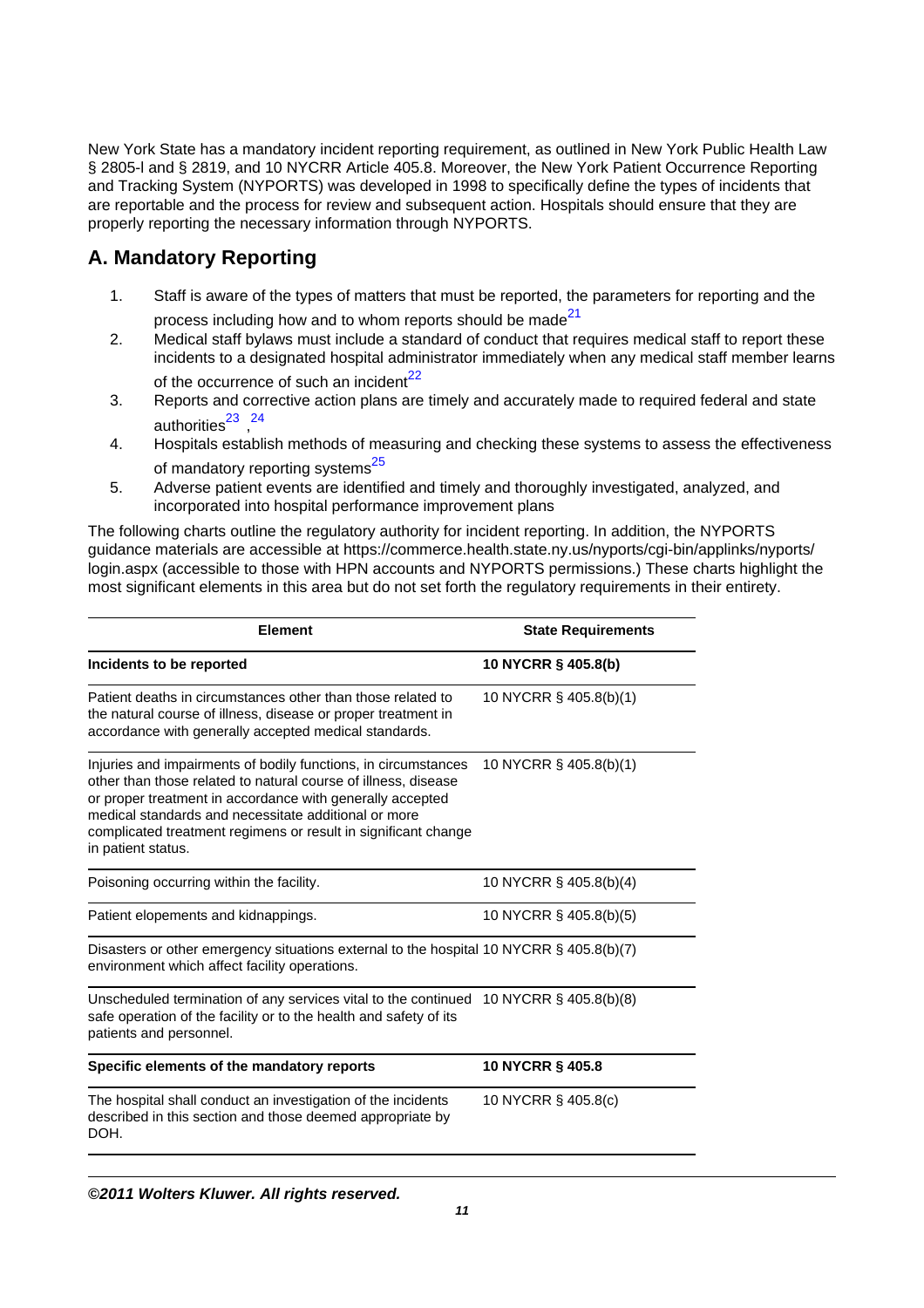The hospital shall provide a copy of its investigative report to the area administrator within 24 hours of its completion. This report shall contain all information required by the department including:

- an explanation of the circumstances surrounding the incident
- a summary of current patient status
- a chronology of steps taken to investigate the incident
- a summary of all actions taken to correct identified problems, to prevent recurrence of the incident and/or to improve overall patient care

## **III. Additional New York State requirements related to incident reporting**

| <b>Element</b>                                                                                                                                                                                                                                                                                                                                                         | <b>State Requirements</b>  |
|------------------------------------------------------------------------------------------------------------------------------------------------------------------------------------------------------------------------------------------------------------------------------------------------------------------------------------------------------------------------|----------------------------|
| The chief executive officer (CEO) shall oversee all plans<br>to correct operational deficiencies identified by regulatory<br>agencies on a timely basis.                                                                                                                                                                                                               | 10 NYCRR § 405.3(a)        |
| The CEO shall report to the governing body progress in<br>developing and carrying out plans of correction.                                                                                                                                                                                                                                                             | 10 NYCRR § 405.3(a)        |
| The hospital shall maintain and furnish to the Department of<br>Health, immediately upon request, copies of all documents<br>including:<br>complaints received regarding patient care and<br>٠<br>documentation of the follow-up actions taken as a result of<br>the investigation of these complaints<br>copies of all incident reports completed pursuant to section | 10 NYCRR § 405.3(d)(8)-(9) |

# **IV. Centers for Medicare & Medicaid services (CMS)**

In addition to the State requirements outlined above, the Centers for Medicare & Medicaid Services (CMS) establish certain reporting requirements for hospitals participating in the Medicare program, outlined below.

#### **Death Reporting Requirements Related to the Use of Restraint and Seclusion**

| <b>Element</b>                                                                                                                                                                                                                                                                                                                                                                                                                                                                                                                                      | <b>State Requirements</b>  |
|-----------------------------------------------------------------------------------------------------------------------------------------------------------------------------------------------------------------------------------------------------------------------------------------------------------------------------------------------------------------------------------------------------------------------------------------------------------------------------------------------------------------------------------------------------|----------------------------|
| Hospitals must report to CMS each death associated with the<br>use of restraint or seclusion that:<br>occurs while the patient is in restraint or seclusion at the<br>hospital;<br>occurs within 24 hours after the patient has been removed<br>from restraint or seclusion; or<br>is known to the hospital and that occurs within one<br>week after restraint or seclusion were utilized, where<br>it is reasonable to assume that the use of restraint or<br>placement in seclusion contributed directly or indirectly to<br>the patient's death. | 42 CFR § 482.13(g)(1)      |
| According to CMS, for the purpose of this regulation,<br>reasonable to assume includes but is not limited to deaths<br>related to restriction of movement for prolonged periods of time                                                                                                                                                                                                                                                                                                                                                             | 42 CFR § 482.13(g)(1)(iii) |

#### **©2011 Wolters Kluwer. All rights reserved.**

10 NYCRR § 405.8(d)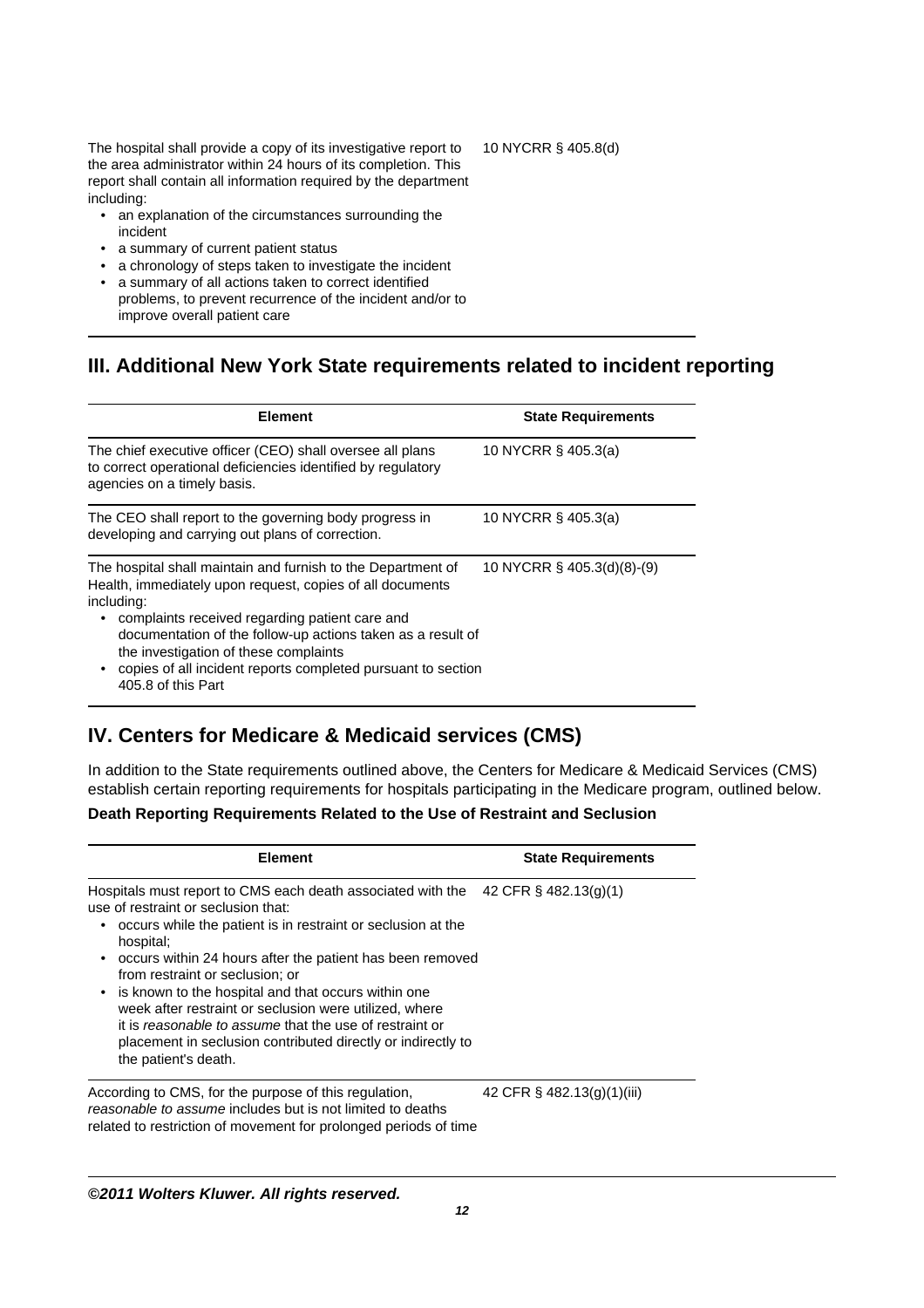or deaths related to chest compression, restriction of breathing or asphyxiation.

Deaths must be reported to CMS by telephone, within one business day following knowledge of the patient's death. Medical record documentation must include the date and time the death was reported to CMS. 42 CFR § 482.13(g)(2)-(3)

# **CREDENTIALING**

### **I. The Compliance Program and Credentialing**

Ensuring appropriate credentialing is critical to hospitals' provision of an appropriate quality of patient care. New York State laws and regulations, the Centers for Medicare and Medicaid Services (CMS) Conditions of Participation (COPs), and hospital accreditation standards require hospitals to conduct on-going and continuous credentialing and competency reviews of clinical and non-clinical staff throughout the period of the staff member's appointment and reappointment. Credentialing requirements for clinical staff must include a series of activities designed to collect relevant data that serve as the basis for decisions regarding appointment and reappointment to the medical staff as well as for the delineation of clinical privileges. Public Health Laws § 2801(b) and § 2805(k) require hospitals to conduct reasonable credentialing investigations using due diligence of individuals associated with hospitals.

A hospital's compliance program should ensure that any required credentialing processes, summarized below, are in place and functioning effectively. The compliance officer need not be substantively responsible for credentialing, nor should the hospital be required to create a new credentialing system if an effective practice already exists. Rather, the compliance program should work with those designated by the hospital to be responsible for credentialing to ensure compliance with all associated requirements on an ongoing basis. Similarly, the compliance program should ensure that relevant information is reported internally and externally as required and check that any necessary corrective action plans are proceeding effectively.

Hospitals are encouraged to share best compliance and credentialing practices with one another and to collaborate on appropriate solutions. The Office of the Medicaid Inspector General also encourages all medical assistance program providers to share information regarding employee and staff qualification and performance of contractors. Honest, factual information shared with hospitals about prior performance and qualifications of former staff or former contractors will help other hospitals to make informed decisions and avoid hiring individuals or contracting with companies with significant deficiencies.

# **A. Credentialing**

- 1. Initial credentialing
	- a. Hospitals ensure reasonable credentialing reviews are conducted for all potential staff, including employee and non-employee staff, permanent and temporary staff, visiting physicians and contractors
		- i. Hospitals take appropriate measures to ensure that individuals applying for positions are actually who they represent themselves to be
		- ii. Hospitals filling positions that require licenses should ensure that staff filling those positions are in good standing and currently hold all required licenses
		- iii. Hospitals give due consideration prior to executing contracts with companies that have been recently convicted of a criminal offense or found civilly liable as a result of actions or omissions related to health care
	- b. Review includes examination of the following watch lists combined with appropriate background checks<sup>26</sup> :
		- i. Office of the Inspector General (OIG)
		- ii. Office of the Medicaid Inspector General (OMIG)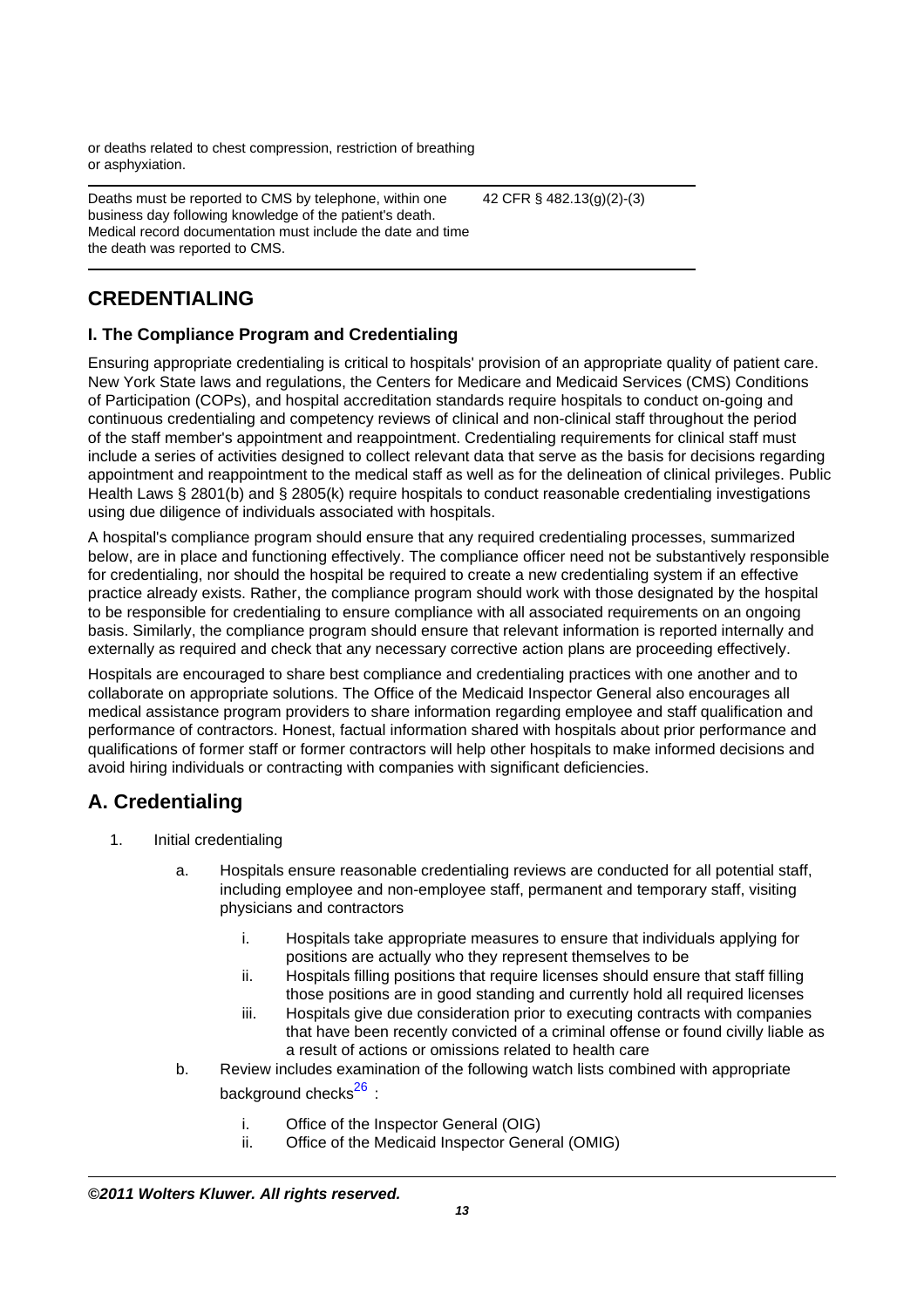- iii. General Service Administration (GSA)
- iv. Department of Homeland Security
- c. Job applications require applicants to disclose convictions, exclusions, terminations, suspensions, restrictions, or sanctions, disciplinary actions, terminations, settlements, findings of liability, as well as pending administrative, civil, or criminal proceedings, and prior license revocation, suspension, surrender, or restriction
- d. Monitoring and auditing of the credentialing investigation system exists to determine effectiveness of the procedure's implementation
- e. Hospital boards identify parameters and standards for credentialing, establish policies and procedures to ensure potential employees and staff are appropriately screened, and delineate parameters for employment
- 2. Recredentialing: Hospitals comply with the Joint Commission requirements, conditions of participation, and hospital bylaws
	- a. Board provides guidance for recredentialing procedure and specifies the information it seeks to review
	- b. Recredentialing reviews are recurring and triggered by identified events and the passage of specified time periods
	- c. Hospitals review OIG's, OMIG's, and GSA's excluded provider list at least every six months
	- d. Hospitals require all staff to promptly disclose debarment, exclusion, suspension, criminal charges or convictions, lawsuits implicating professional practice, professional practice complaints, and other events that may result in ineligibility to participate in the Medicaid program
	- e. Review allegations and findings of substandard care
	- f. Hospitals take prompt and appropriate action to limit or terminate responsibilities of staff who are excluded from the Medicaid program, have inadequate qualifications, or provide substandard care
- 3. Privileging:
	- a. Privileging limits: Hospitals have effective systems in place to limit privileges to ensure that staff practice within the scope of individual qualifications and ability
	- b. Hospitals monitor and audit care, services, and supplies rendered by credentialed staff to ensure that they are within limits of privilege and that the hospital does not bill for care, services, or supplies that are beyond privileged activities
	- c. Privileging process ensures adequate access to services including specialty care

## **II. Overview: Requirements for New York State Hospitals**

The following charts outline the basic credentialing requirements specific to New York hospitals. These charts highlight the most significant elements in this area but do not set forth the entire set of regulatory requirements.

The credentialing and recredentialing requirements are integrally related to the regulatory requirements pertaining to hospital governance, and hospitals may cross-reference these obligations with those set forth elsewhere in this guidance.

## **III. Medical Staff, Credentialing and Administration**

| <b>Element</b>                                                 | <b>State Requirements</b>              | <b>Federal Requirements</b>               |
|----------------------------------------------------------------|----------------------------------------|-------------------------------------------|
| <b>Credentialing of Medical Staff.</b>                         | 10 NYCRR § 405.2(e) 42 CFR § 482.12(a) |                                           |
| Determine eligibility for appointment to the<br>medical staff. | (1)                                    | 10 NYCRR § 405.2(e) 42 CFR § 482.12(a)(1) |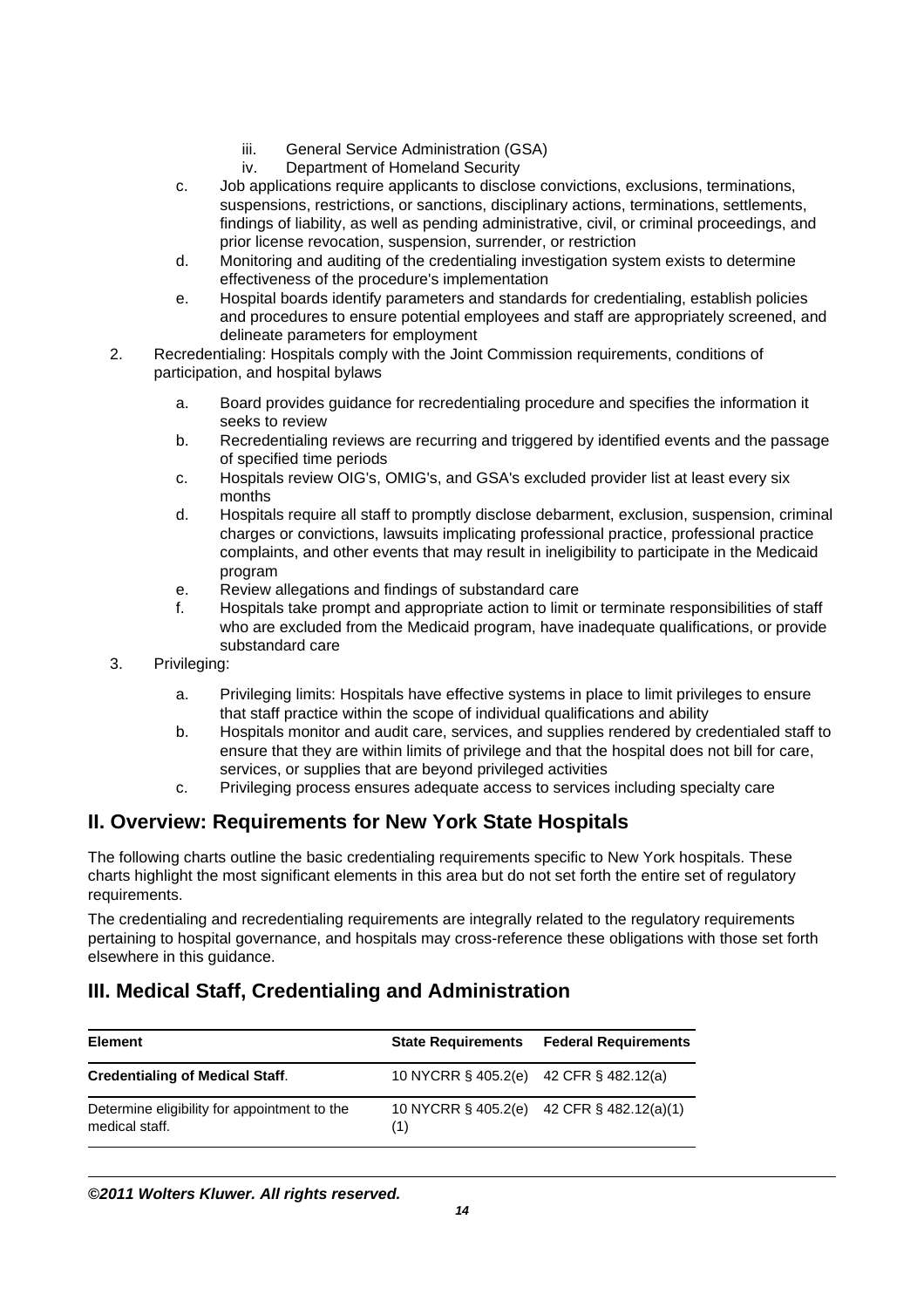| Appoint a physician to medical director, who<br>shall be responsible for directing the medical<br>staff organization.                                                                                                                      | 10 NYCRR § 405.2(e)<br>(2)  |                       |
|--------------------------------------------------------------------------------------------------------------------------------------------------------------------------------------------------------------------------------------------|-----------------------------|-----------------------|
| Maintain written criteria for selection of medical<br>staff and delineation of medical privileges.<br>Criteria shall include individual character,<br>competence, training, experience, judgment, and<br>physical and mental capabilities. | 10 NYCRR § 405.2(e)<br>(3)  | 42 CFR § 482.12(a)(6) |
| Staff membership or professional privileges<br>are not dependent solely upon certification,<br>fellowship, or membership in a specialty body or<br>society.                                                                                | 10 NYCRR § 405.2(e)<br>(4)  | 42 CFR § 482.12(a)(7) |
| Appoint members of the medical staff with<br>recommendations from existing members of<br>the medical staff in accordance with written<br>procedures.                                                                                       | 10 NYCRR § 405.2(e)<br>(5)  | 42 CFR § 482.12(a)(2) |
| Record in writing any actions taken on<br>applications for medical staff appointments and<br>reappointments including the delineation of<br>privileges.                                                                                    | 10 NYCRR § 405.2(e)<br>(6)  |                       |
| Ensure that the medical staff has written bylaws. 10 NYCRR § 405.2(e)                                                                                                                                                                      | (7)                         | 42 CFR § 482.12(a)(3) |
| Approve medical staff bylaws and any other<br>medical staff rules and regulations                                                                                                                                                          | 10 NYCRR § 405.2(e)<br>(8)  | 42 CFR § 482.12(a)(4) |
| Require members of the medical staff to abide<br>by the rules, regulations and bylaws of the<br>hospital.                                                                                                                                  | 10 NYCRR § 405.2(e)<br>(9)  |                       |
| Medical staff is accountable to the<br>governingbody for the quality of care provided to (10)<br>patients.                                                                                                                                 | 10 NYCRR § 405.2(e)         | 42 CFR § 482.12(a)(5) |
| Members of the medical staff shall practice only<br>within the scope of privileges granted by the<br>governing body.                                                                                                                       | 10 NYCRR § 405.2(e)<br>(11) |                       |

Particular obligations relating to the composition and responsibility of the medical staff is outlined below. These requirements overlap with the quality and governance components of this Guidance.

| <b>Element</b>                                                                                                          | <b>State Requirements</b>  | <b>Federal Requirements</b>          |
|-------------------------------------------------------------------------------------------------------------------------|----------------------------|--------------------------------------|
| <b>Medical Staff.</b>                                                                                                   | 10 NYCRR § 405.4           | 42 CFR § 482.22                      |
| Accountable to the governing body for the quality 10 NYCRR § 405.4(a)<br>of the medical care provided to all patients.  |                            | 42 CFR §§ 482.22(b),<br>482.12(a)(5) |
| Objective standards of care and conduct are<br>followed by all practitioners granted privileges at (1)<br>the hospital. | 10 NYCRR § 405.4(a)        |                                      |
| Mechanisms are established to monitor the<br>ongoing performance of practitioners granted                               | 10 NYCRR § 405.4(a)<br>(2) |                                      |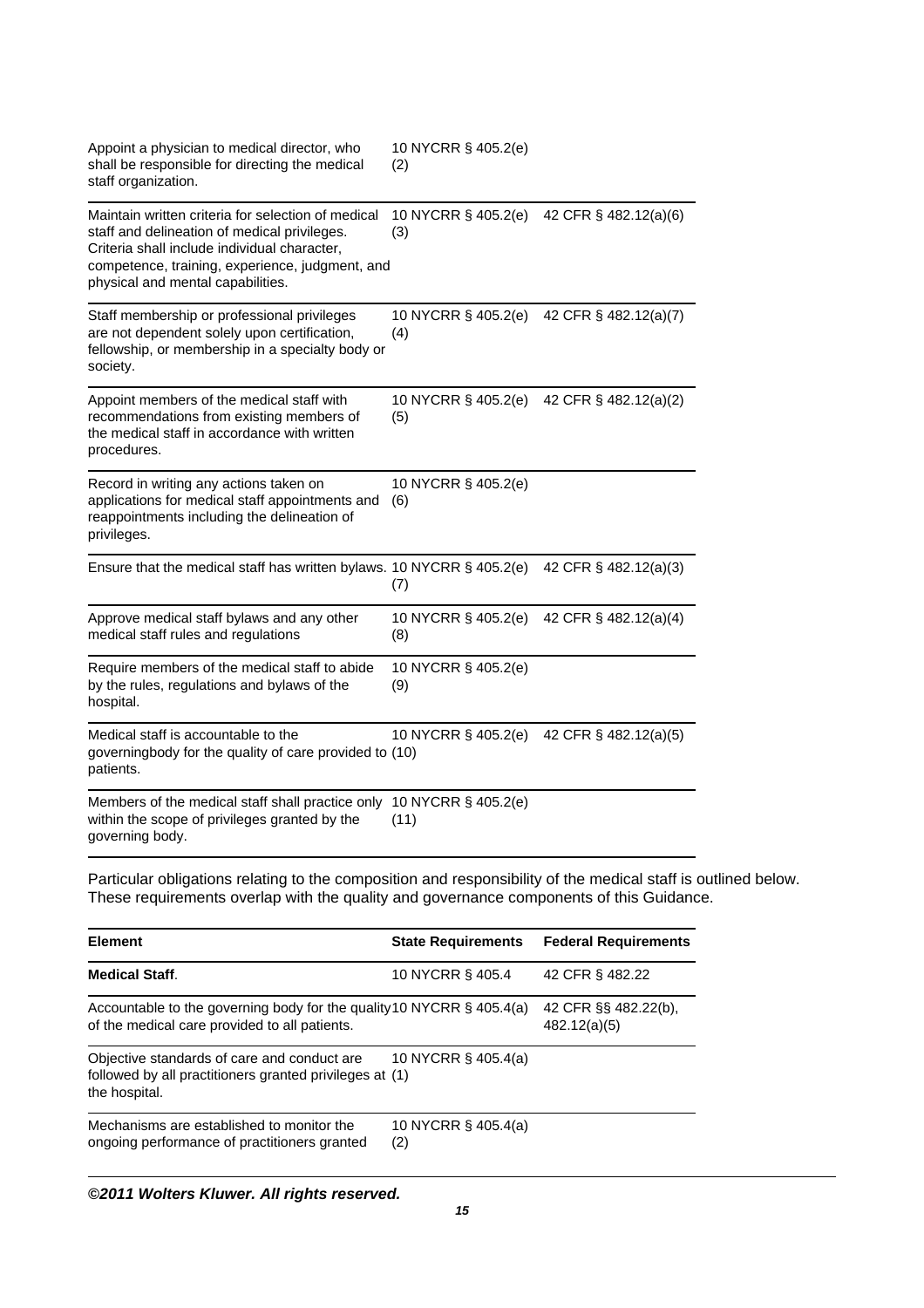privileges at the hospital in delivering patient care.

| Recommend to the governing body, limitation or 10 NYCRR $\S$ 405.4(a)<br>suspension of the privileges of practitioners who (3)<br>do not practice in compliance with the scope<br>of their privileges, and assure that corrective<br>measures are taken.                                                                                    |                                  |                    |
|---------------------------------------------------------------------------------------------------------------------------------------------------------------------------------------------------------------------------------------------------------------------------------------------------------------------------------------------|----------------------------------|--------------------|
| Examine credentials of candidates for medical<br>staff membership and make recommendations<br>to the governing body on the appointment of the<br>candidates in accordance with these provisions<br>and the New York State Public Health Law.                                                                                                | 10 NYCRR § 405.4(b)<br>(4)       |                    |
| Adopt and enforce bylaws to carry out<br>responsibilities, which shall be approved<br>by the governing body and which shall set<br>forth specified requirements for medical staff<br>appointment and obligations of medical staff<br>members, including their participation in<br>malpractice prevention and quality assurance<br>programs. | 10 NYCRR § 405.4(c)<br>$(1)-(7)$ | 42 CFR § 482.22(c) |
| Establish limits on working hours for eligible<br>medical staff and postgraduate trainees to<br>promote the provision of quality medical care.                                                                                                                                                                                              | 10 NYCRR § 405.4(b)<br>(6)       |                    |

### **IV. Students and Assistants**

Additional requirements and obligations of medical students, physician's assistants, and other clinical professionals are identified in the following regulations:

| <b>Element</b>                                                                                      | <b>State Requirements</b> |
|-----------------------------------------------------------------------------------------------------|---------------------------|
| Post-graduate trainees, post-graduate trainees who<br>possess limited permits and medical students. | 10 NYCRR § 405.4(f)       |
| Physician's assistants and registered specialist's<br>assistants.                                   | 10 NYCRR § 405.4(e)       |

# **V. Non-Clinical Staff Requirements**

The following chart outlines the basic requirements placed upon New York hospitals to ensure the competence of both clinical and non-clinical staff members.

| <b>Element</b>                                                                                                     | <b>State Requirements</b> |
|--------------------------------------------------------------------------------------------------------------------|---------------------------|
| Administration requirements regarding clinical and<br>non-clinical staff                                           | 10 NYCRR § 405.3          |
| Verification of all applicable current licensure/certification. 10 NYCRR § 405.3(b)(7)                             |                           |
| A periodic performance evaluation, based on a written job 10 NYCRR § 405.3(b)(8)<br>description, of each employee. |                           |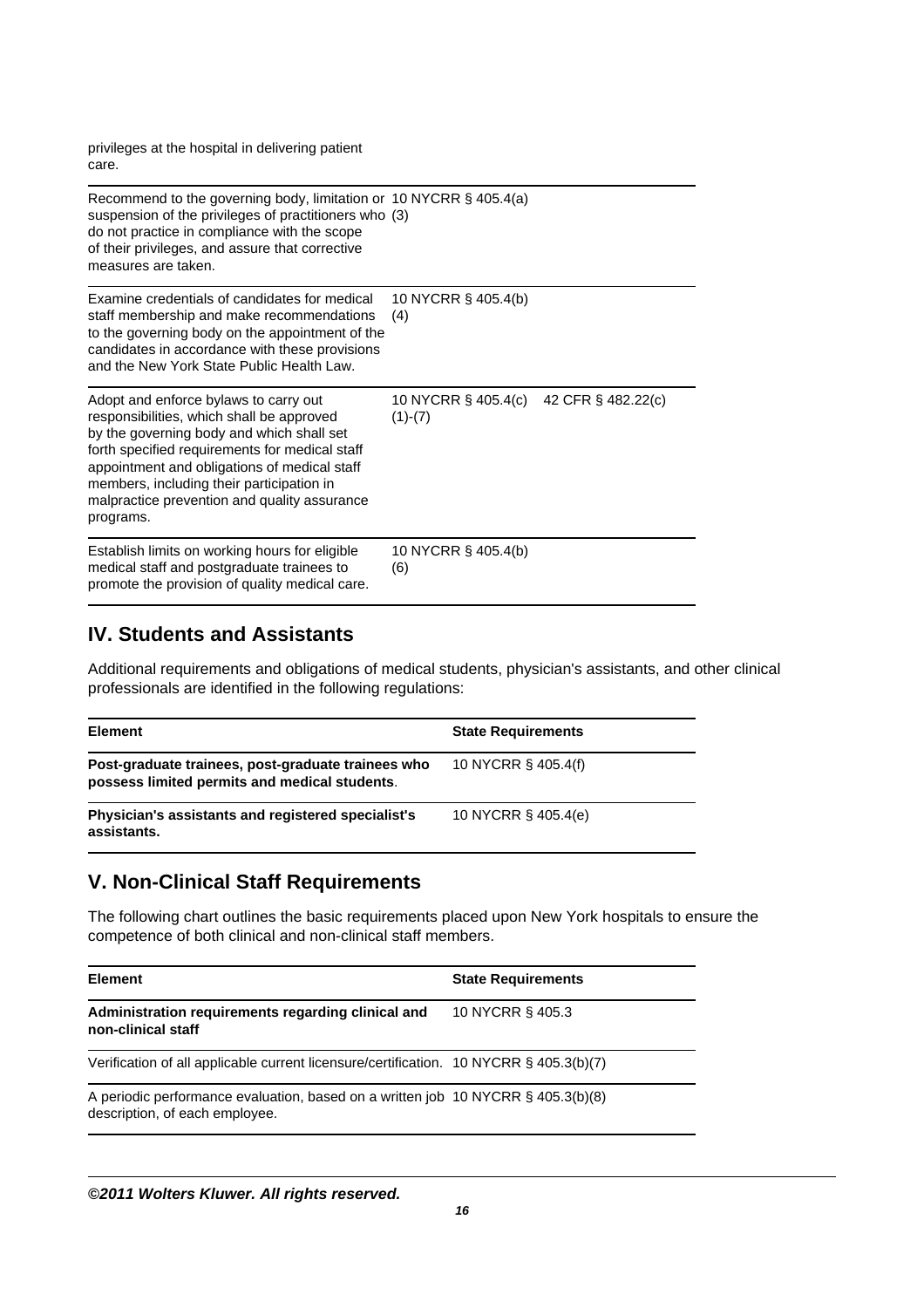The provision of employee health services, in consultation 10 NYCRR § 405.3(b)(9) with the medical staff.

The provision for a physical examination and recorded medical history for all personnel. The examination shall ensure that no person shall assume his/her duties unless he/she is free from health impairment which is of potential risk to the patient or which might interfere with the performance of his/her duties. 10 NYCRR § 405.3(b)(10)

Reassessment of the health status of all personnel shall occur at least annually. 10 NYCRR § 405.3(b)(11)

# **VI. Related Reporting Requirements**

| <b>Element</b>                                                                                                                                                                                                                                                                                                                                                                                                                                                                                                                                                                                                                                                                                                                                                                                                                                                                                              | <b>State Requirements</b>          |
|-------------------------------------------------------------------------------------------------------------------------------------------------------------------------------------------------------------------------------------------------------------------------------------------------------------------------------------------------------------------------------------------------------------------------------------------------------------------------------------------------------------------------------------------------------------------------------------------------------------------------------------------------------------------------------------------------------------------------------------------------------------------------------------------------------------------------------------------------------------------------------------------------------------|------------------------------------|
| Reporting requirements for hospitals in response to a 10 NYCRR § 405.3(e)<br>credentialing or privileging action against a licensee:                                                                                                                                                                                                                                                                                                                                                                                                                                                                                                                                                                                                                                                                                                                                                                        |                                    |
| The hospital shall report, in writing, to the Office of<br>Professional Medical Conduct (OPMC) with a copy to the<br>Office of Health Systems Management (OHSM) within 30<br>days of the occurrence of denial, suspension, restriction,<br>termination or curtailment of privileges of any physician,<br>registered physician's assistant or registered specialist's<br>assistant in specified cases.                                                                                                                                                                                                                                                                                                                                                                                                                                                                                                       | 10 NYCRR § 405.3(e)(1)             |
| The hospital shall furnish to the New York State Education 10 NYCRR § 405.3(e)(2)<br>Department (NYSED) within 30 days of occurrence, a<br>written report of any denial, withholding, curtailment,<br>restriction, suspension or termination of any membership<br>or professional privileges in, employment by, or any type<br>of association with a hospital relating to an individual<br>who is a health profession student serving in a clinical<br>clerkship, an unlicensed health professional serving in a<br>clinical fellowship or residency, or an unlicensed health<br>professional practicing under a limited permit or a state<br>licensee, such as an audiologist, certified social worker,<br>dental hygienist, dentist, nurse, occupational therapist,<br>ophthalmic dispenser, optometrist, pharmacist, physical<br>therapist, podiatrist, psychologist, or speech-language<br>pathologist. |                                    |
| The report shall contain: (a) the name and address of the<br>individual; (b) the profession and license number (c) the<br>date of the hospital's action; (d) a description of the action<br>taken; (e) the reason for the hospital's action or the nature<br>of the action or conduct which lead to the resignation or<br>withdrawal and the date thereof                                                                                                                                                                                                                                                                                                                                                                                                                                                                                                                                                   | 10 NYCRR § 405.3(e)(2)(iii)(a)-(e) |

# **Documentation, Coding and Billing**

One of the primary functions of an effective compliance program is to prevent, or identify and address inappropriate documentation, coding and billing practices. Hospitals must ensure that their policies and procedures emphasize the importance of producing and maintaining appropriate records that reflect the need for service and the actual delivery of the service by appropriate personnel. Claiming for the service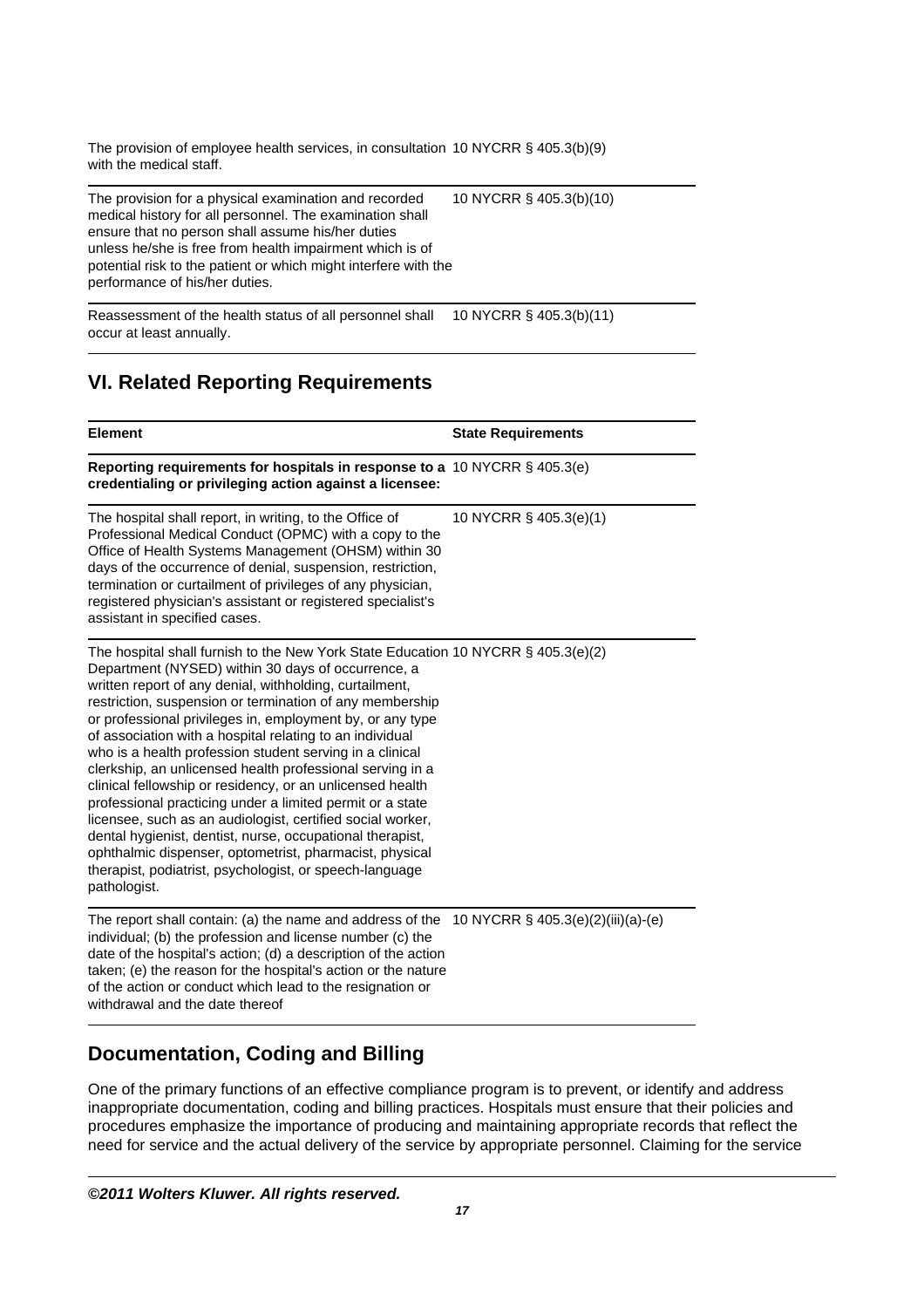must not exceed what can reasonably be supported by the documentation and must accurately capture the services rendered that meet the quality and claiming standards of the medical assistance program. Hospitals prudently give due consideration to the following when developing their compliance programs:

### **I. Information management**

- 1. Medical records are timely processed, thorough, and accurate
- 2. Risks inherent in electronic and non-electronic medical records: Hospitals
	- a. use electronic medical record systems when possible
	- b. that do not use electronic medical records adopt measures to avoid risks associated with handwritten records
	- c. ensure timely and accurate filing of medical records
	- d. ensure appropriate availability of and privacy for medical records
- 3. HIPAA: Hospitals ensure that information technology systems adequately protect patient privacy rights
- 4. Charting accuracy and completeness: Patient charts are timely, thoroughly, and accurately completed in accordance with hospital policy and regulations
	- a. review, periodically, for completeness and accuracy
	- b. review discharge summary for accuracy
	- c. review DRG coding for accuracy
- 5. Signatures on records: Physicians timely sign orders and medical necessity documentation
- 6. Record retention:<sup>27</sup>
- 7. Hospital compliance programs include a records retention program that:
	- a. Establish policies and procedures regarding the creation, distribution, retention, storage, retrieval and destruction of documents, encompassing:
		- i. all clinical and billing records and documentation to support payment and disclose the nature and extent of services provided,
		- ii. all records for cost-based providers receiving rates of payment, all fiscal and statistical records and reports and underlying book and documentation used for the purpose of establishing or modifying the rate or supporting the rate
		- iii. all records necessary to protect the integrity of the hospital's compliance process and confirm the effectiveness of the program, e.g., documentation that employees were adequately trained
	- b. All records relating to care, services, and supplies for patients participating in the Medicaid program are retained for a minimum of six years; for records associated with rates of payment and base year calculations, records are retained provided the base year is in effect

## **II. Coding, billing and payment**

- 1. Medicaid coding
	- a. Coders are certified, whenever possible
	- b. Coders receive recurring training in coding changes
	- c. Appropriate auditing and monitoring exists of coding (awkward)
- 2. CDM (charge description master): All changes are accurately and promptly made. System is tested periodically and mapping to coding is accurate.
- 3. Computer software for billing and coding. Hospitals ensure that:
	- a. software used for billing and coding includes all features necessary for accurate submission of claims to the Medicaid program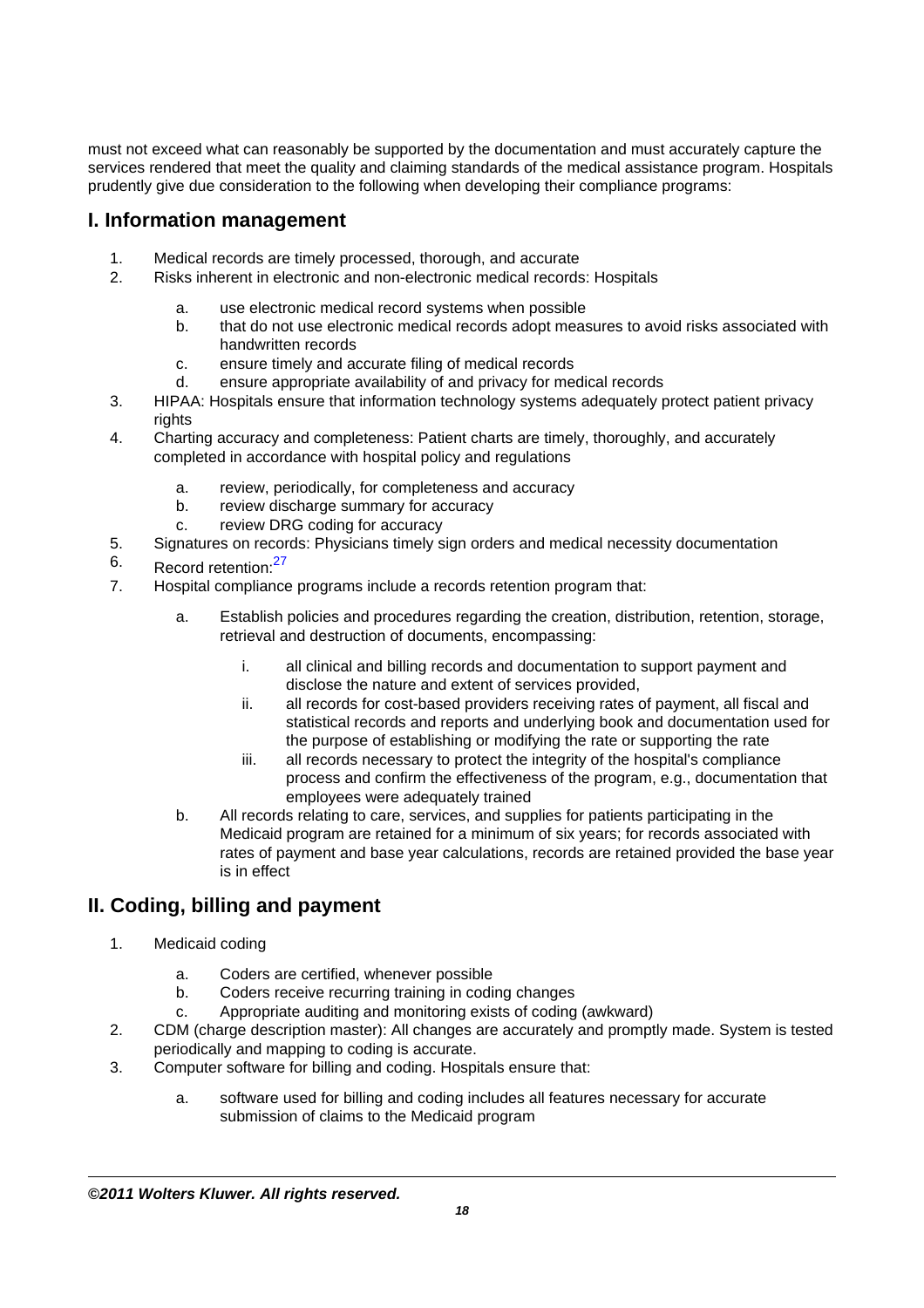- b. manufacturer updates that revise software programs to default values are timely reprogrammed to include necessary values for accurate submission of claims to the Medicaid program
- c. software is customized to prevent billing for items included in hospital's base rate
- 4. Unbundling of services: Hospitals ensure that all bundled services, particularly Article 28 clinic rates, emergency department rates, and follow-up threshold visits are not unbundled
- 5. Secondary payor assurance: Hospitals ensure that all other insurer(s) are billed before billing the Medicaid program. This requires adequate policies, procedures and staffing to address post payment retroactive identification of other insurer(s) by either the Hospital or reported to the Hospital by other sources (i.e., OMIG). The Hospital must bill and/or respond to a request to bill Medicaid expenditures paid prior to such identification in a timely manner.
- 6. Cost reports: Hospitals ensure that cost reports are the result of proper calculations and allocations based on appropriate financial and statistical data including reasonable, allowable expenses actually incurred and accurately claimed during the appropriate time period. Policies and procedures should include:
	- a. Maintenance rate notices
	- b. Timely preparation and submission
	- c. Creation and maintenance of supporting work papers
	- d. Review of third-party adjustment reports
	- e. Accumulation of non-financial information for cost report preparation
		- i. Physician time studies
		- ii. Departmental statistics
	- f. Periodic review of cost reports by external sources for adherence to third party regulations
- 7. Charity care and financial assistance: Individuals participating in the medical assistance program receive appropriate consideration for charity care and financial assistance $^{28}$ 
	-
- 8. Collection practices
	- a. Hospitals do not bill patients in excess of the amount allowed to be billed to patients
	- b. Hospitals do not use unlawful collection techniques
	- c. Collections representatives retain medical records so long as bill is in dispute or remains unpaid
- 9. Business Relations Establish policies and procedures for physician contracts and agreements, consider the following:
	- a. Description of services
	- b. Destruction
	- c. Review of the business purpose of the joint venture
	- d. Perform a periodic review of vendor contracts to ascertain the necessity for goods or services, including the reasonableness of contract terms
	- e. Perform a periodic review of physician contracts to ascertain the necessity for the physician services, including the reasonableness of compensation
- 10. Hospitals enforce policies and procedures that preclude in-kind or other gifts, payments, or practice arrangements that may violate Stark, Self-Referral laws, or unacceptable practice requirements of the medical assistance program
- 11. Kickback prohibitions: Hospitals enforce policies and procedures prohibiting practices violating antikickback laws

#### **Footnotes**

1 10 NYCRR § 405.2(a).

<sup>2 10</sup> NYCRR § 405.2(b)(2).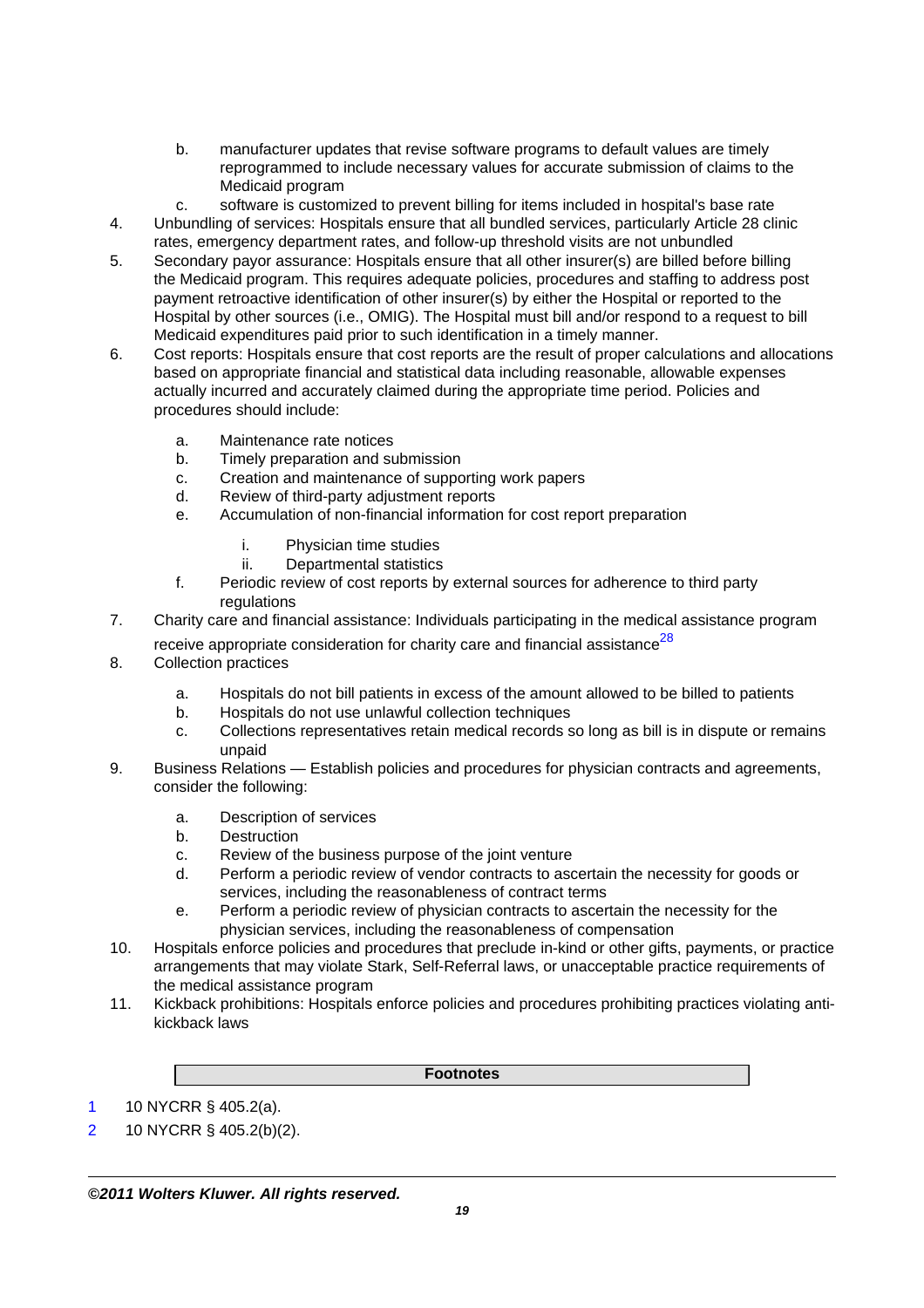- 3 Though the OMIG does not have enforcement authority for the federal requirements, a brief recitation of these obligations may be helpful as a reminder of other obligations placed on hospitals.
- 4 OIG/AHLA Discussion Paper, Corporate Responsibility and Health Care Quality: A Resource for Health Care Boards of Directors (Sept. 4, 2007), http://www.oig.hhs.gov/fraud/docs/complianceguidance/ Corporate ResponsibilityFinal%209-4-07.pdf.
- 5 IRS Position Paper, Governance and Related Topics for 501(c)(3) Organizations (Feb. 4, 2008), http:// www.irs.gov/pub/irs-tege/governance\_practices.pdf.
- 6 Boards' obligations include a good-faith effort to ensure that an adequate information and reporting system exists. Systematic failure to do so may render a director liable for losses caused by noncompliance with applicable legal standards. See, e.g., In re Caremark International Inc. Derivative Litigation, 698 A.2d 959 (Del. Ch. 1996); Manhattan Eye, Ear & Throat Hospital v. Spitzer, Attorney Gen. of New York, 715 N.Y.S.2d 575 (Sup Ct, NY County 1999). Boards should make a reasonable effort to become aware of signals of system weaknesses. A board's failure to do so has been found to reflect the failure of a board to exercise required oversight. In re Abbott Laboratories, 325 F.3d 795 (7th Cir. 2003). Boards must also establish and maintain a coordinated program that integrates the review activities of all hospital services and ensure that appropriate legal control mechanisms are in place to monitor associated legal risks, avoid malpractice, and enhance quality of patient care. See 10 NYCRR § 405.2(b)(6).

A study published by the Joint Commission on Accreditation of Health Care Organizations noted that the level of knowledge of landmark information among both CEOs and board chairs of hospitals was "remarkably low." Maulik S. Joshi & Stephen C. Hines, Getting the Board on Board: Engaging Patient Boards in Quality and Patient Safety, 32 JOINT COMMISSION ON QUALITY AND PATIENT SAFETY 179 (2006), available athttp://www.healthcare teamtraining.com/files/uploads/Getting %20the%20board%20on %20board% 20Engaging%20hospital%20boards. pdf. The study also reported "significant differences between the CEOs' perception of the level of knowledge of their board chairs and the board chairs' selfperception."Id. The importance of boards' involvement in ensuring that they are sufficiently informed cannot be overemphasized.

- 7 The OMIG highly recommends that boards familiarize themselves with the OIG/AHLA publication "Corporate Responsibility and Corporate Compliance: A Resource for Health Care Boards of Directors," found at http://oig.hhs.gov/fraud/docs/complianceguidance/040203CorpRespRsceGuide.pdf.
- 8 See IRS regulations governing excess benefit transactions.
- 9 See 10 NYCRR § 405.6.
- 10 The OMIG highly recommends that boards familiarize themselves with the OIG/AHLA publication "Corporate Responsibility and Health Care Quality — A Resource for Health Care Boards of Directors," found at http://oig.hhs.gov/fraud/docs/complianceguidance/CorporateResponsibilityFinal%209-4-07.pdf.
- 11 See 10 NYCRR § 405.2(h).
- 12 Furnishing or ordering medical care, services or supplies that are substantially in excess of the client's needs or furnishing medical care, services or supplies that fail to meet professionally recognized standards for health care or which are beyond the scope of the person's professional qualifications or licensure are unacceptable practices under 18 NYCRR § 515.2.
- 13 Individuals with disabilities may need accommodation or modification of standard approaches and procedures. A number of national help lines exist for employers and facilities with questions about accessibility. Eg., Americans with Disabilities Act Home Page, http://www.ada.gov (last visited June 12, 2008) (ADA Compliance); FCC Consumer & Governmental Affairs Bureau Disability Rights Office, http://www.fcc.gov/cgb/dro (last visited June 12, 2008) (Relay Service); U.S. Access Board, http://www.access-board.gov (last visited June 12, 2008) (ADAAG Guideline questions); U.S. Equal Employment Opportunity Commission, http://www.eeoc.gov (last visited June 12, 2008) (employmentrelated questions or complaints).
- 14 See 10 NYCRR § 405.19.
- 15 Medical assistance program recipients may have barriers to informed consent based upon, for example, education, sophistication and knowledge of medical issues and options, foreign languages,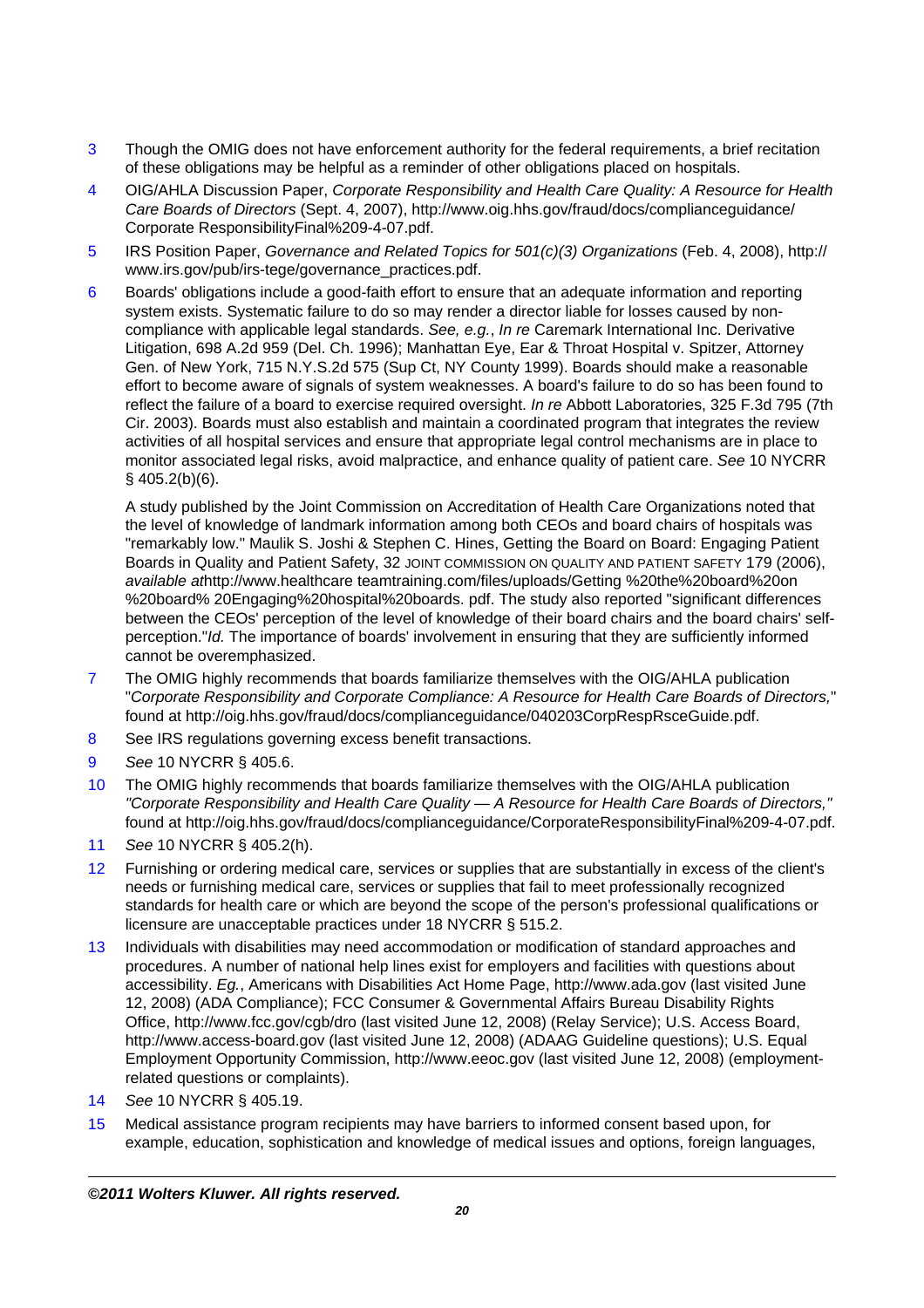and capacity. These types of barriers should be thoughtfully considered in determining and assessing informed consent.

- 16 Hospitals are cautioned against using family members for translation. Use of family members as translators is not only potentially a breach of HIPAA privacy rights but is also not a reliable approach as it assumes that family members have an interest in, and the capability of, translating all information accurately. f.
- 17 See supra note 4.
- 20 The types of incidents that are required to be reported are listed in 10 NYCRR § 405.8(b).
- 21 Refer to Compliance Program Element 7, Requirement 6, for a discussion of the mandatory reporting obligation with regard to effectuating staff awareness of and involvement in the mandatory reporting process.
- 22 10 NYCRR § 405.4(a)(1)(i).
- 23 An investigation that identifies only the proximate cause of the adverse patient event but fails to look into possible systemic causes is not sufficient. 10 NYCRR § 405.8.
- 24 Hospitals must report adverse events to the Department of Health's Office of Health Systems Management within 24 hours of when the incident occurred or when the hospital has reasonable cause to believe that such an incident occurred but must take no more than seven calendar days to determine whether an incident is reportable. 10 NYCRR § 405.8. Reports may be made by making an initial report using a short form found at NYSDOH's Health Commerce System website at https:// commerce.health.state.ny.us/hpn/nyports/intro.html.

Hospitals are not required to make the initial report using this website. However, if they do not, a report must be made by calling the relevant NYPORTS area office in which the hospital is located:

Buffalo (Western Region): (716) 847- 4357

Includes Counties: Niagara, Orleans, Genesee, Erie, Wyoming, Allegany, Chautauqua, Cattaraugus.

Rochester (Western Region): (585) 423-8045

Includes Counties: Monroe, Wayne, Ontario, Livingston, Seneca, Yates, Schuyler, Steuben, Chemung.

Syracuse (Central Field Office): (315) 477-8561

Includes Counties: St Lawrence, Jefferson, Lewis, Herkimer, Oswego, Oneida, Onondaga, Madison, Cayuga, Cortland, Chenango, Tioga, Broome,Tompkins

Capital District (Northeast Region): (518) 408-5329

Includes Counties: Clinton, Franklin, Essex, Hamilton, Warren, Fulton, Saratoga, Washington, Rensselaer, Albany, Schoharie, Otsego, Delaware, Greene, Columbia, Schenectady, Montgomery.

Hudson Valley (New York Metropolitan): (914) 654-7011

Includes Counties: Ulster, Dutchess, Sullivan, Orange, Putnam, Westchester, Rockland.

New York City (New York Metropolitan): (212) 417-5990

Includes Counties: Bronx, New York, Queens, Kings, Richmond

Long Island (New York Metropolitan): (631) 851-4300

Includes Counties: Nassau, Suffolk.

25 Effective mandatory reporting systems are one method for a hospital to identify potentially conspicuous breaches in compliance obligations. Thus, boards must not rely upon the mandatory reporting systems as its sole quality assurance system as mandatory reporting systems are designed only to capture the most severe and egregious cases or issues.

**©2011 Wolters Kluwer. All rights reserved.**